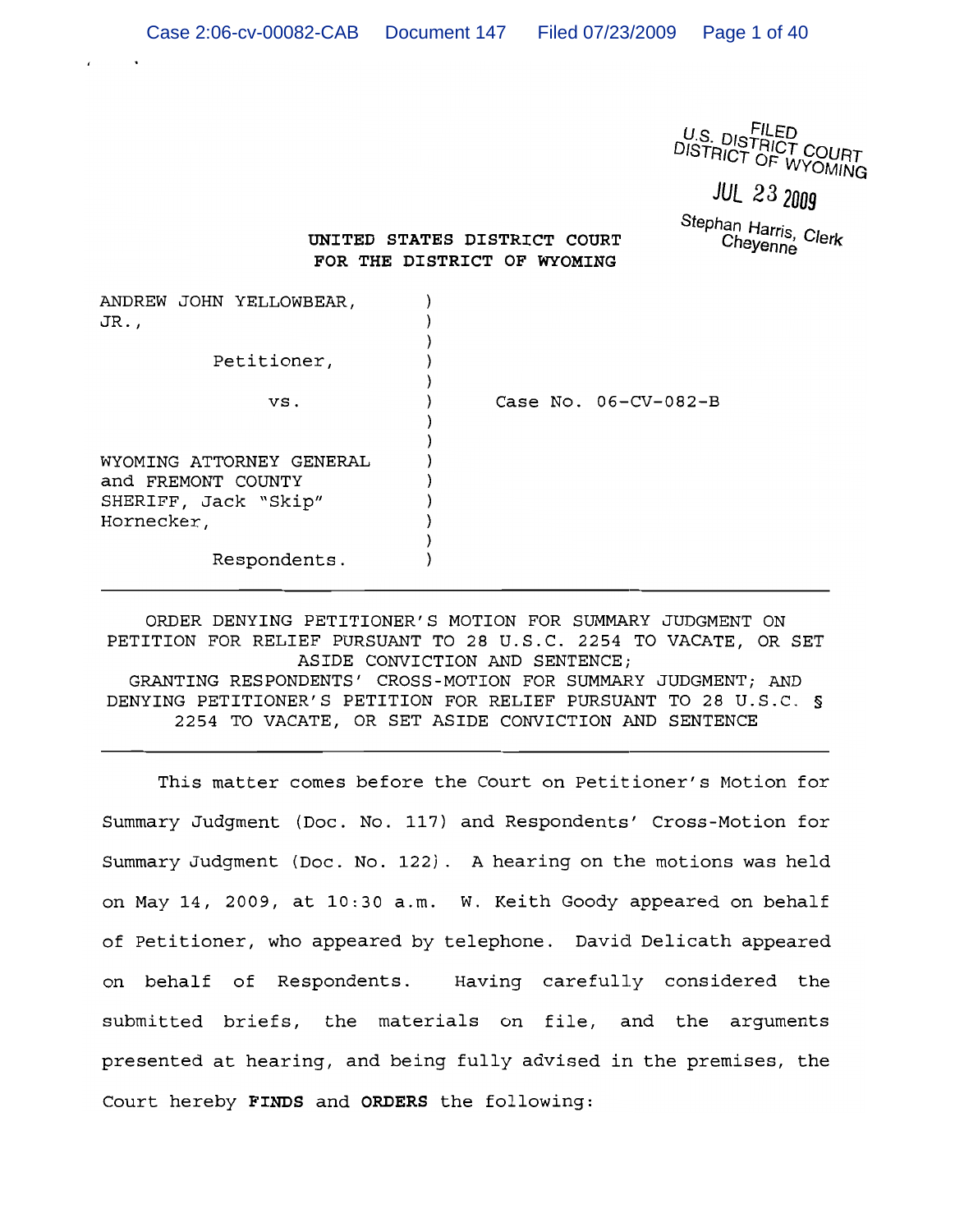### I. FACTS AND PROCEDURAL HISTORY

Petitioner Andrew Yellowbear, Jr., is an enrolled member of the Northern Arapaho Tribe, which resides on the Wind River Indian Reservation ("Reservation") along with the Eastern Shoshone Tribe. On April 1, 2006, Petitioner was convicted in Wyoming district court of two counts of felony murder and two counts of being an accessory to felony murder, all based on the physical abuse and death of his twenty-two-month-old daughter. The crime took place 900 Forest Drive, Riverton, Wyoming. Petitioner was at subsequently sentenced to life without parole on June 1, 2006. Throughout the pendency of the state court case and since his conviction, Petitioner has consistently, but unsuccessfully, arqued that the State of Wyoming ("State") lacked jurisdiction over the matter on the ground that his crime occurred in "Indian country." It is Petitioner's contention that the Act of March 3, 1905, ch. 1452, 33 Stat. 1016 ("1905 Act"), which opened land (the "1905 Act area") in the Reservation to settlement by non-Indians, did not effect a diminishment of the Reservation and did not affect its Indian country status. Since the location of the home at 900 Forest Drive lies within this 1905 Act Area, Petitioner argues that his crime took place in Indian country and the State

 $\mathbf 2$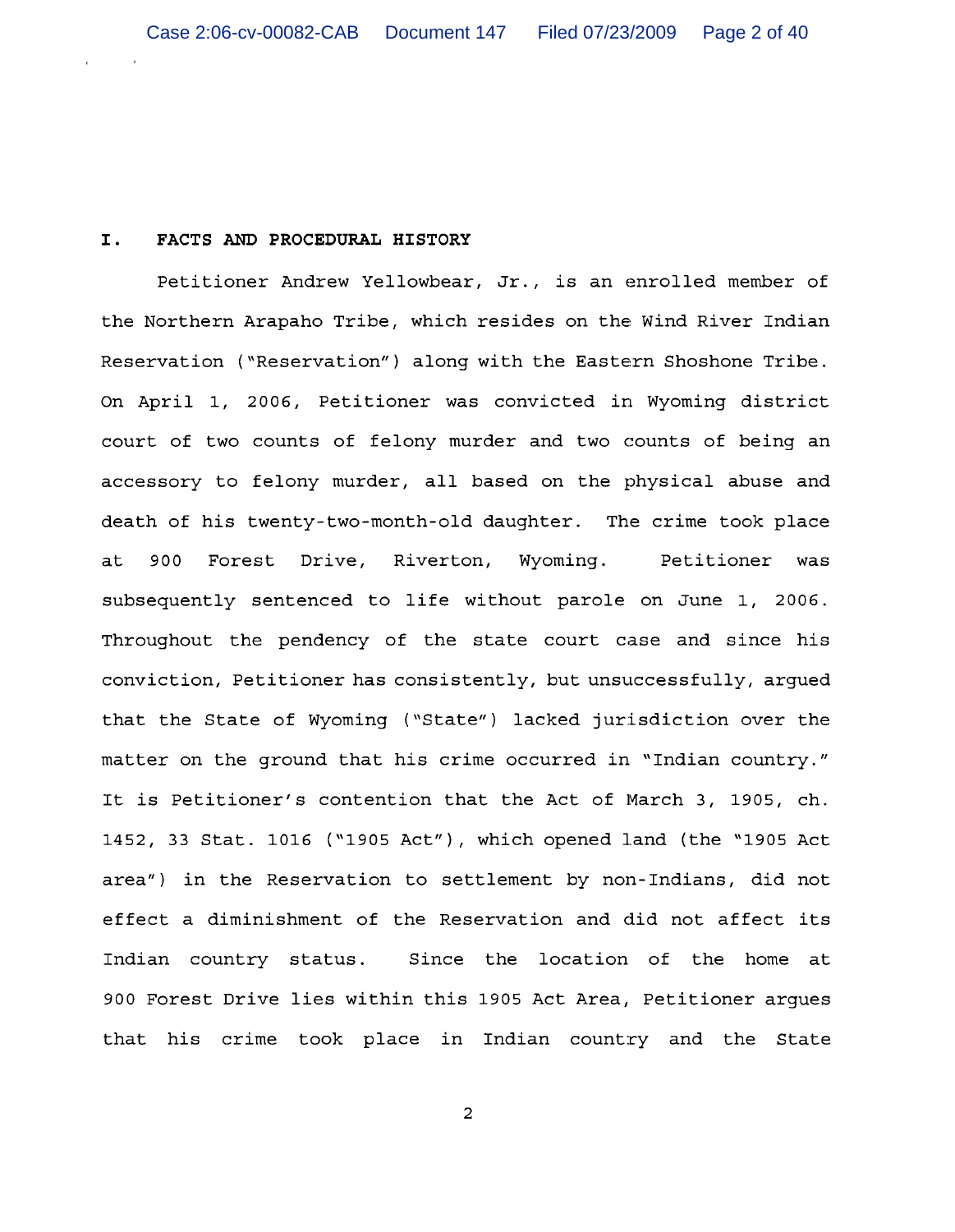accordingly lacks jurisdiction. Instead, according to Petitioner, jurisdiction over his crime rests exclusively with the federal qovernment.

Prior to trial, Petitioner unsuccessfully explored several avenues to have the case dismissed on the grounds that the State lacked jurisdiction over his alleged crime. He first raised the claim in a 28 U.S.C. § 2254 petition for a writ of habeas corpus to this Court on September 2, 2004. Yellowbear v. Wyo. Att'y Gen., No. 04-CV-243-B (D.Wyo. filed Sept. 2, 2004). This Court dismissed the petition on the grounds that Petitioner was a pre-conviction prisoner, he had not exhausted his claims, and relief pursuant to 28 U.S.C. § 2241 was unavailable on the grounds of non-exhaustion and Younger abstention. The Tenth Circuit Court of Appeals declined to grant a certificate of appealability. In November 2004, Petitioner unsuccessfully challenged the State's jurisdiction in Wyoming circuit court before the case was bound over to the district court for trial. Petitioner challenged jurisdiction again in November 2005, when he filed a Motion to Dismiss, which was denied by the district court after briefing and oral argument. Petitioner then sought a writ of review and a stay of proceedings from the Wyoming Supreme Court, both of which the court denied.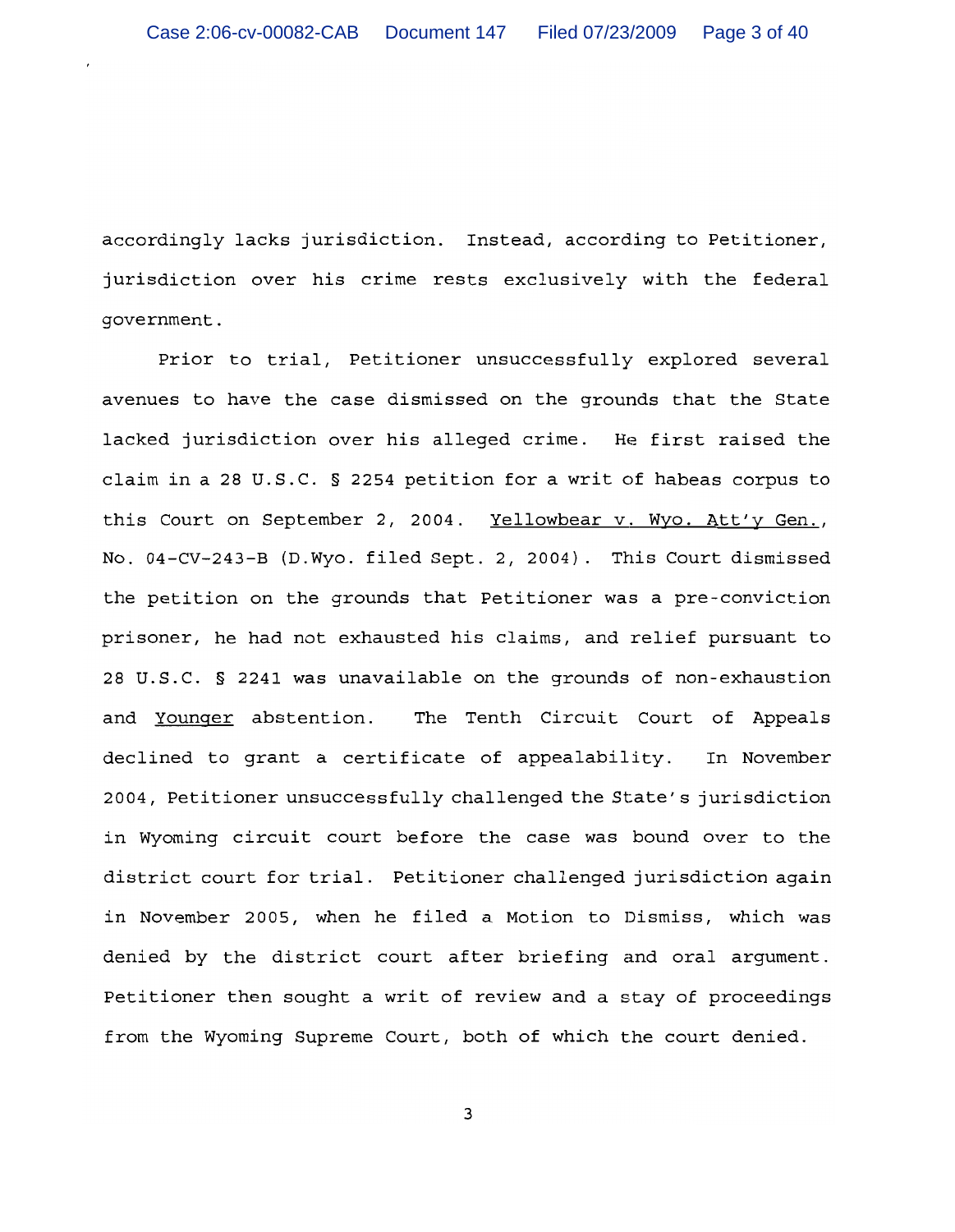Petitioner also looked to the Shoshone and Arapaho Tribal Court for relief in the weeks before and during trial. On March 16, 2006, that court granted Petitioner's Motion for Declaratory Judgment and declared that the State was without criminal jurisdiction over Indians in the City of Riverton. No others beside Petitioner and counsel for the Northern Arapaho Tribe appeared at the hearing on jurisdiction, although the Fremont County Attorney, the Deputy County Attorney for Hot Springs County, the state judge in the underlying case, and the Shoshone Business Council were given notice. On March 29, 2006, the tribal court declared as void and rescinded the July 2004 Order of Extradition of Petitioner from the Reservation to the State. Petitioner, appearing pro se, was the only party in attendance although the Fremont County Sheriff's Office was given notice of the hearing. Thus, at neither of these hearings was any opposition made to Petitioner's motions. Despite these efforts, the state trial proceeded.

On March 27, 2006, during trial, Petitioner again sought relief from this Court by filing the present case pursuant to 28 U.S.C. § 2241. Petitioner was subsequently convicted and sentenced. This Court again denied the petition on exhaustion and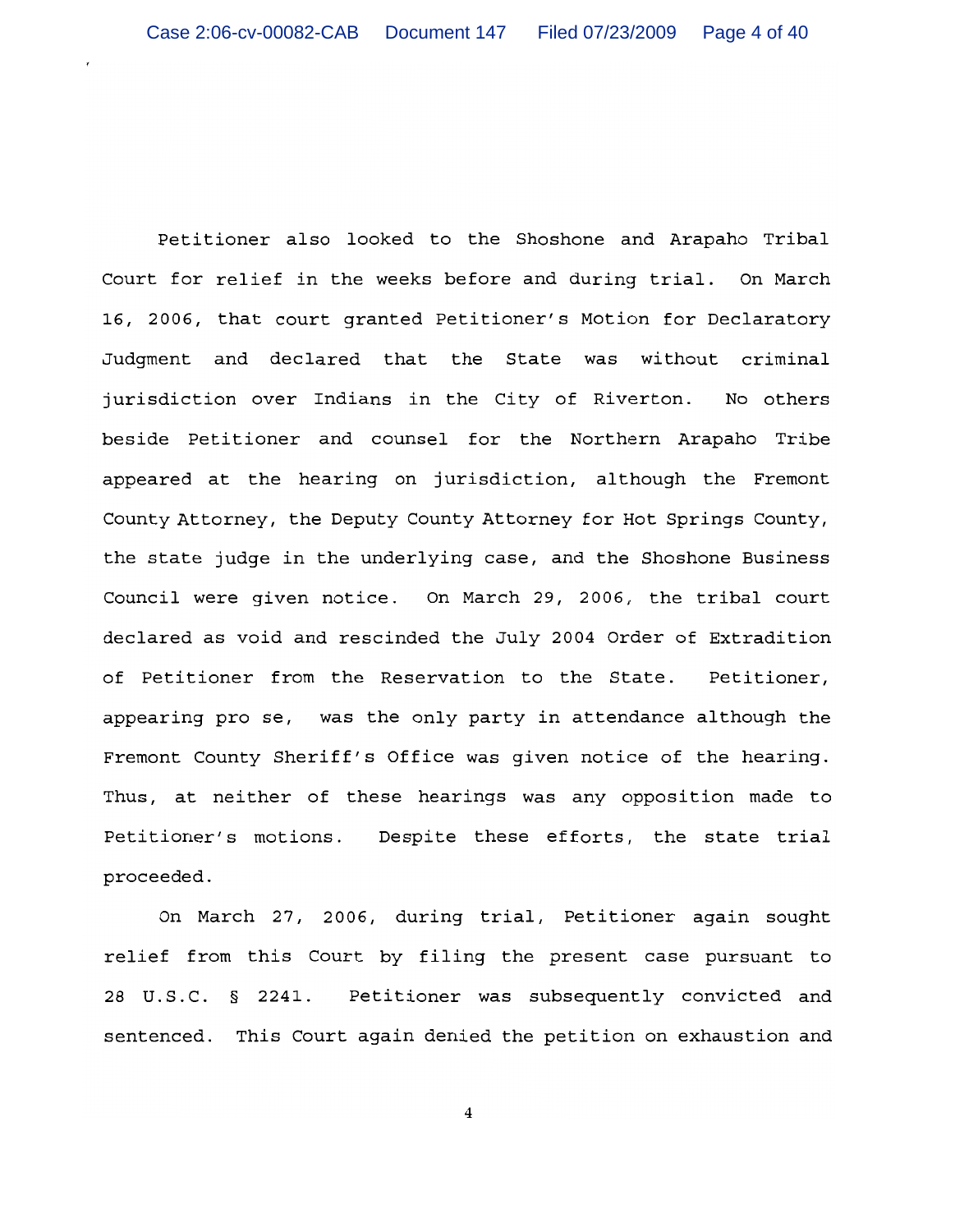abstention grounds and Petitioner appealed to the Tenth Circuit. While the appeal was pending, the Wyoming Supreme Court unanimously affirmed the conviction. Yellowbear v. Wyoming, 174 P.3d 1270 (Wyo. 2008). As a result, the Tenth Circuit Court of Appeals determined that Petitioner had exhausted his claims and that abstention concerns no longer existed. The Court of Appeals reversed and remanded the case, permitting Petitioner to recharacterize his § 2241 action as a § 2254 petition, which he has now done. Accordingly, what is now before this Court is a petition for writ of habeas corpus brought under 28 U.S.C. § 2254.

Petitioner's first and remaining claim (Claims 2 and 3 were voluntarily dismissed) is that the State lacks jurisdiction over the crime for which he was convicted, and that as a result, the state court decision regarding jurisdiction was contrary to or an unreasonable application of clearly established federal law under 28 U.S.C. § 2254(d)(1). Petitioner contends that the Wyoming Supreme Court "erroneously" determined the question of whether his crime occurred in Indian country and whether the State lacked jurisdiction. (Doc. No. 78, Pet. for Relief 15.)

Following a motion by Respondents, this Court ruled that rather than the de novo review requested by Petitioner, the more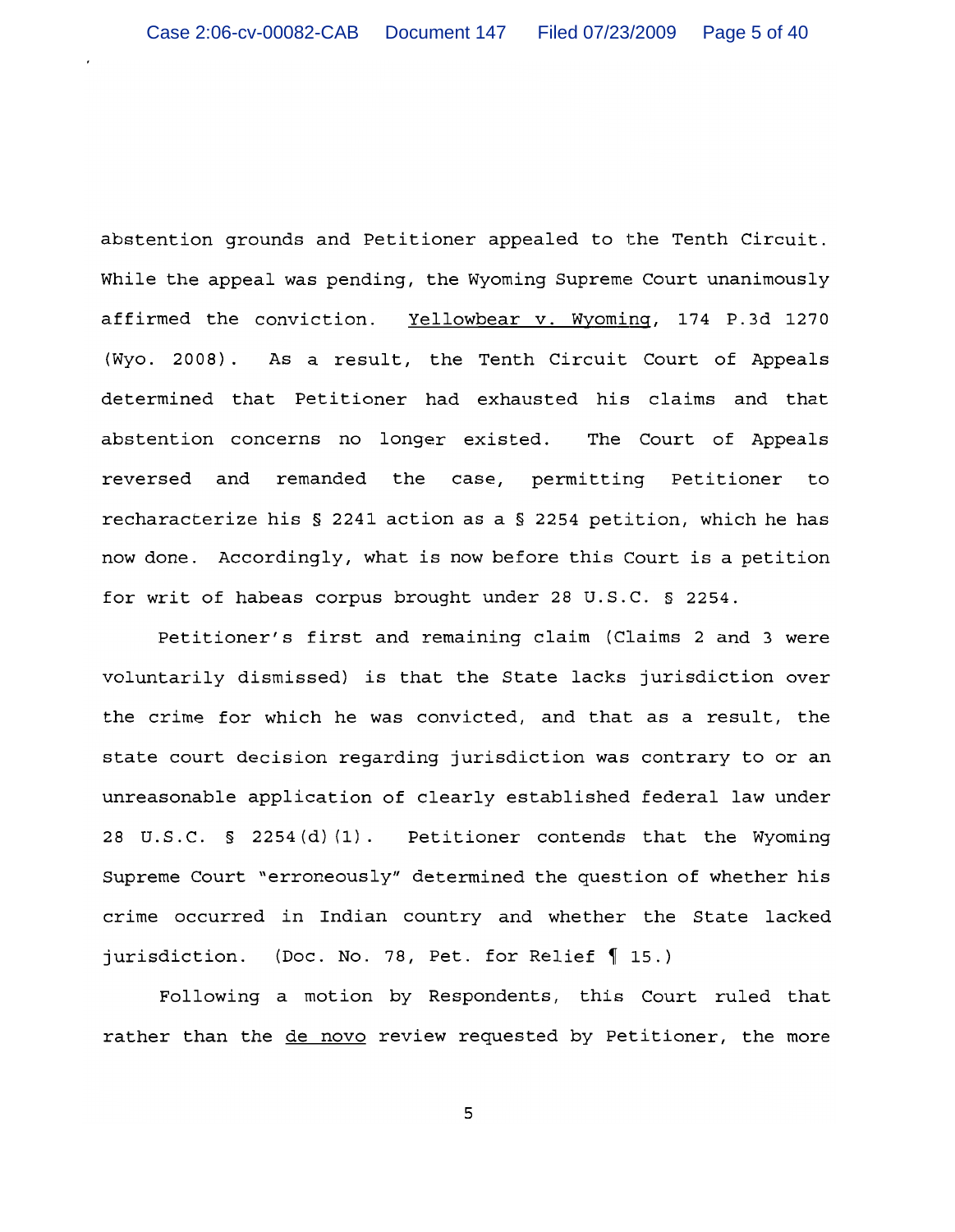limited review available under 28 U.S.C. § 2254(d), as amended by the Antiterrorism and Effective Death Penalty Act of 1996 ("AEDPA"), was the proper standard of review in this matter because the underlying state case was adjudicated on the merits. (Doc. No. 124, Order Feb. 3, 2009 at 7.) The Court also held that the issues raised in this matter present predominantly legal questions and do not require an evidentiary hearing as contemplated under the statute. (Id. at 9.) Following the Court's order and while he was in the process of being appointed new counsel, Petitioner, acting pro se, filed his Motion for Summary Judgment. Respondents filed a Cross-Motion for Summary Judgment coupled with their response. At an April 2, 2009 scheduling conference, the parties agreed that no facts are in dispute and that this case was ready for decision through resolution of the pending motions. (Doc. No. 134, Order on Sched. Conf.)

### STANDARD OF REVIEW ON SUMMARY JUDGMENT II.

Summary judgment is available "if the pleadings, the discovery and disclosure materials on file, and any affidavits show that there is no genuine issue as to any material fact and that the entitled movant is to judgment as  $\mathsf{a}$ matter of  $law.$ " Fed. R. Civ. P.  $56(c)$ . The parties in this matter agree that there

 $\epsilon$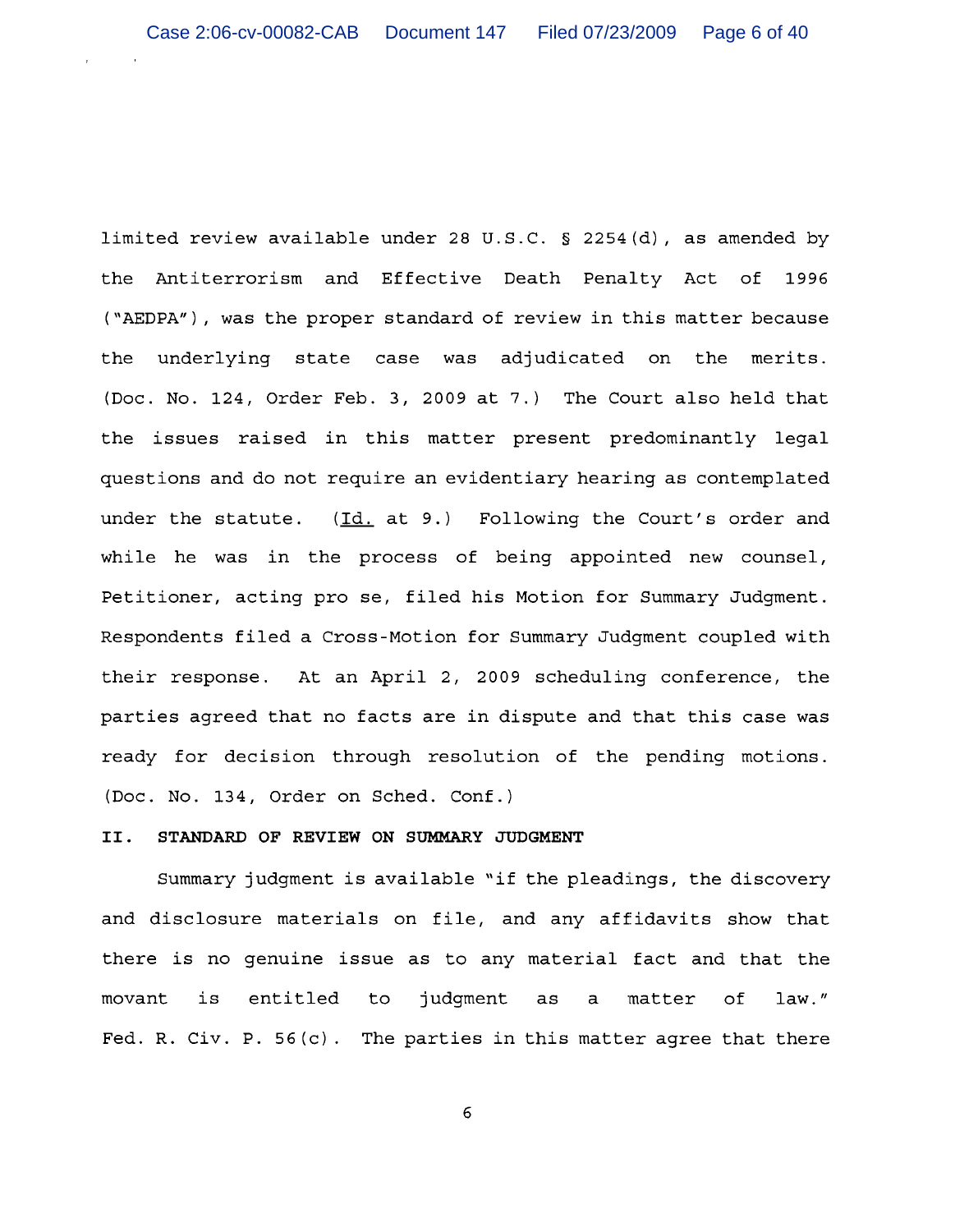are no material issues of fact.<sup>1</sup> What is left for the Court to decide is which party is entitled to judgment as a matter of law. In other words, the Court must decide whether the underlying petition for relief under § 2254 is to be granted or denied.

# III. STANDARD OF REVIEW IN A 28 U.S.C. § 2254 PETITION

Although Petitioner's underlying legal challenge presents significant and difficult questions of law and sovereignty, his challenge comes in the form of collateral review, the scope of which is dictated and limited by the AEDPA-amended 28 U.S.C. § 2254(d)(1). See Burgess v. Watters, 467 F.3d 676, 681 (7th Cir. 2006) (reviewing under the AEPDA standard of review an Indian's claims that the state court lacked jurisdiction under Public Law 280 to conduct involuntary civil commitment proceedings). Cf. Murphy v. Sirmons, 497 F. Supp. 2d 1257 (E.D.

The Court confirmed this with the parties at the April 2, 2009 scheduling conference, at which the parties both agreed that Petitioner is an enrolled member of the Northern Arapaho Tribe. The parties also had previously filed, at the Court's request, a stipulation on March 9, 2009, of the location of the underlying crime. That stipulation provides the legal description of 900 Forest Drive, Riverton, Wyoming, as "T. 1 N, R. 4 E, Sec. 26, NWSW, of the Wind River Meridian (WRM), Wind River Village Addition, Lots 1, 2 and 3" and that the address is "in Fremont County, and is "north of the Big Wind River and west of the Big Popo-Agie River." (Doc. No. 131, Stipulation Regarding the Legal Description of 900 Forest Drive in Riverton, Wyoming.)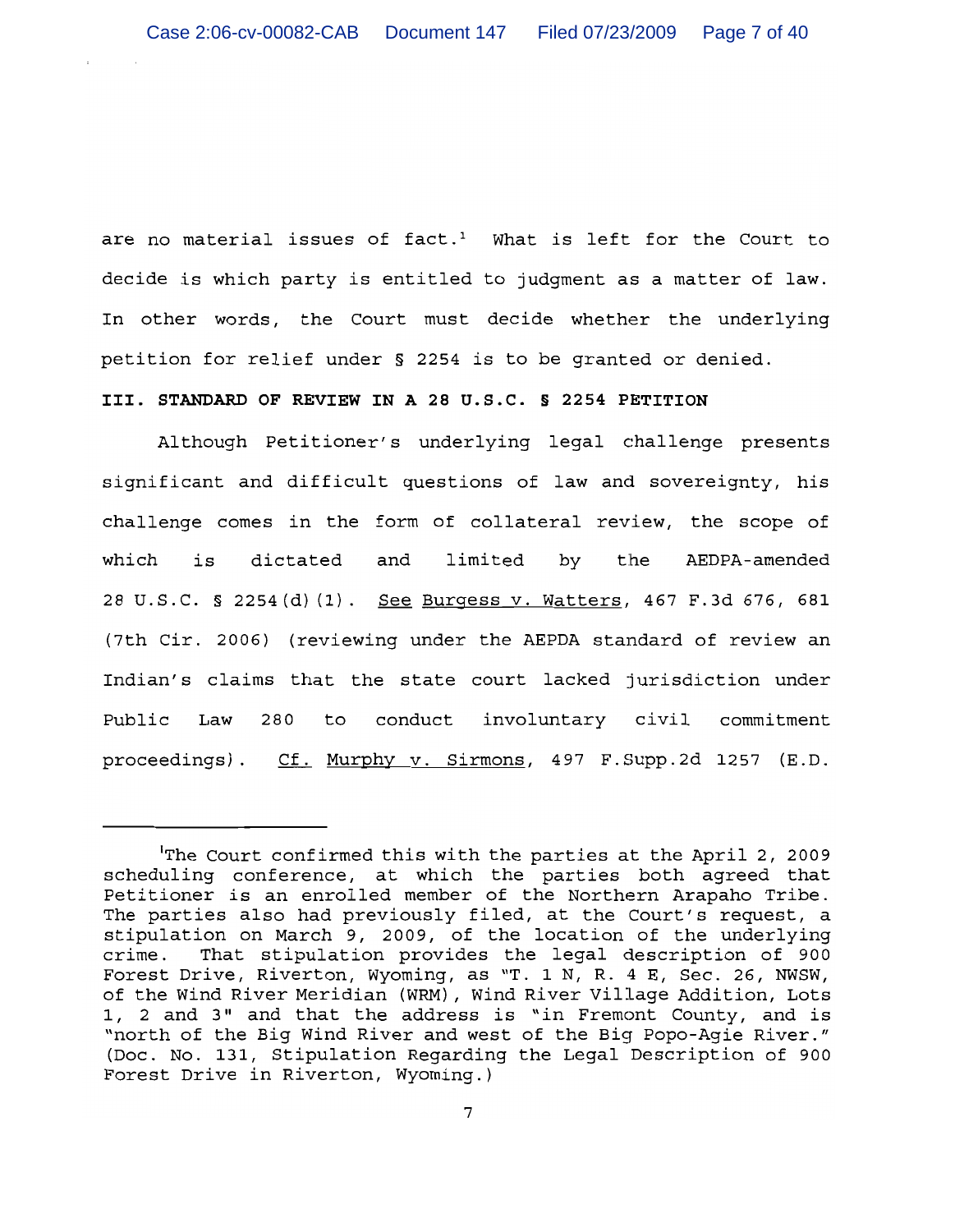Okla. 2007) (reviewed under AEDPA standard of review the claim that crime occurred in Indian country and state court lacked jurisdiction ). This Court "shall entertain an application for a writ of habeas corpus in behalf of a person in custody pursuant to the judgment of a State court only on the ground that he is in custody in violation of the Constitution or laws or treaties of the United States." 28 U.S.C.  $\S$  2254(a). The present Petition challenges Petitioner's custody as being in violation of a treaty and subsequent law of the United States. Relevantly, such an application for a writ of habeas corpus:

shall not be granted with respect to any claim that was adjudicated on the merits in State court proceedings unless the adjudication of the claim-

resulted in a decision that was contrary  $(1)$ to, or involved an unreasonable application of, clearly established Federal law, as determined by the Supreme Court of the United States.

28 U.S.C. § 2254 (d) (1). Where a claim was adjudicated by the state court on the merits, as here, the AEDPA amendments to § 2254 (d) (1) constrain the review a federal habeas court may undertake and shift the focus from a de novo review of the underlying claim to a more limited review of the state court's decision. Jackson v. Coalter, 337 F.3d 74, 83 (1st Cir. 2003). See also Battenfield v. Gibson, 236 F.3d 1215, 1220 (10th Cir. 2001) (noting that the available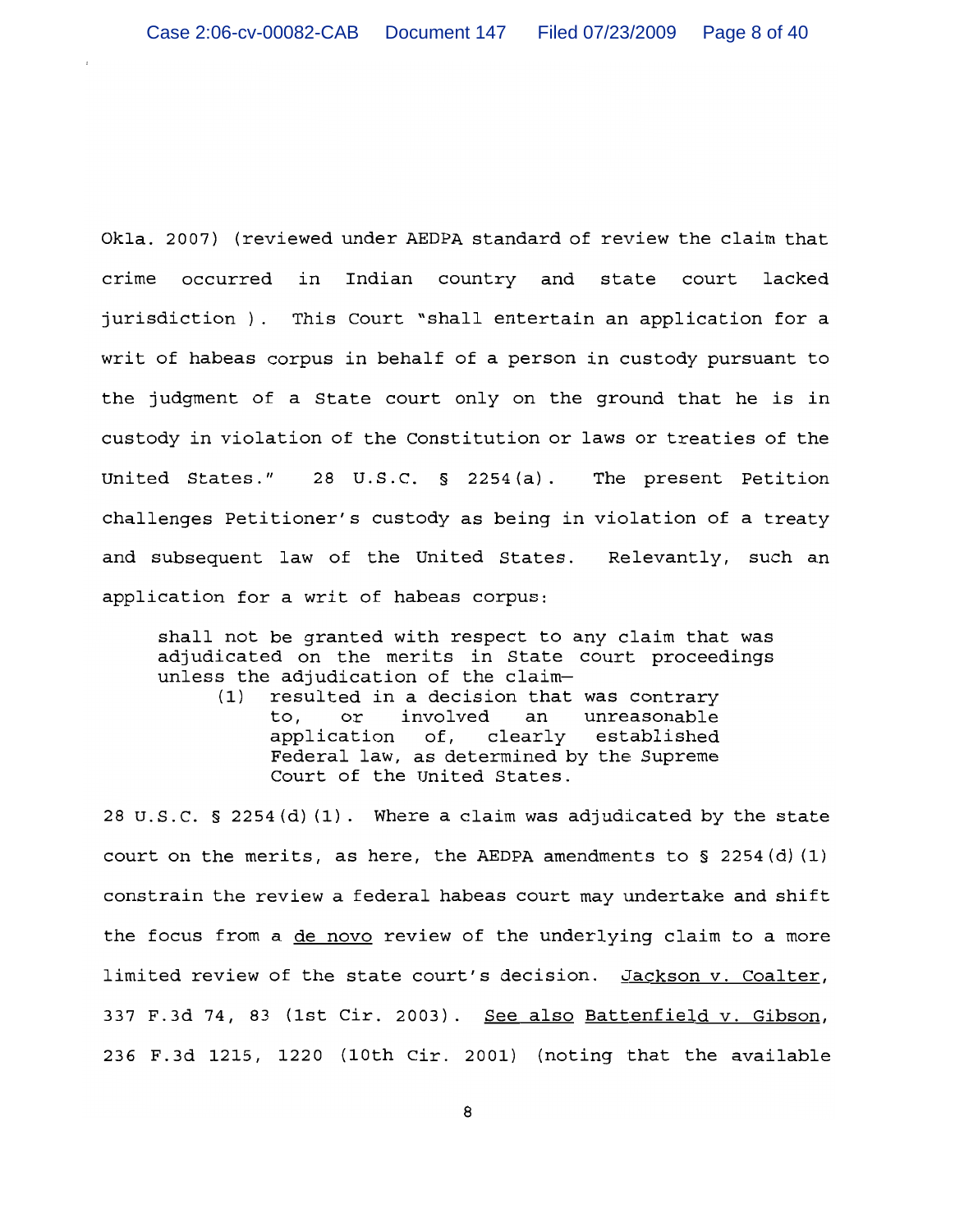review hinges on the treatment of the claim by the state court or, in other words, whether the claim was decided on the merits or not).

The threshold question is whether there exists clearly established federal law governing the decision which Petitioner has challenged. Lockyer v. Andrade, 538 U.S. 63, 71 (2003). The absence of clearly established federal law is analytically dispositive in a  $\S$  2254(d)(1) analysis and requires denial of the petition. House v. Hatch, 527 F.3d 1010, 1017 (10th Cir. 2008) (citing Carey v. Musladin, 549 U.S. 70 (2006)). "[C] learly established Federal law, as determined by the Supreme Court of the United States" refers to the holdings, as opposed to the dicta of the Supreme Court as of the time of the relevant state-court Williams v. Taylor, 529 U.S. 362, 412 (2000). decision. Similarly, the Supreme Court's denial of certiorari is not governing precedent.<sup>2</sup> Robinson v. Ignacio, 360 F.3d 1044, 1057 n.6

 ${}^{2}$ Petitioner fleetingly asserted, but never fully explained or supported the argument that the State is collaterally estopped from arguing that Riverton is Indian country on the grounds that the State lost that argument in In re General Adjudication of All Rights to Use Water in the Big Horn River System, 753 P.2d 76, 119-135 (Wyo. 1988) [hereinafter "Big Horn I"]. (Summ. J. Hr'g Tr. 27:10-27:14, May 14, 2009.) Setting aside whether this argument has merit, the Court notes that the Supreme Court's denial of the State's petition for writ of certiorari on a potentially relevant claim, Wyoming v. United States, 488 U.S. 1040 (1989) (granting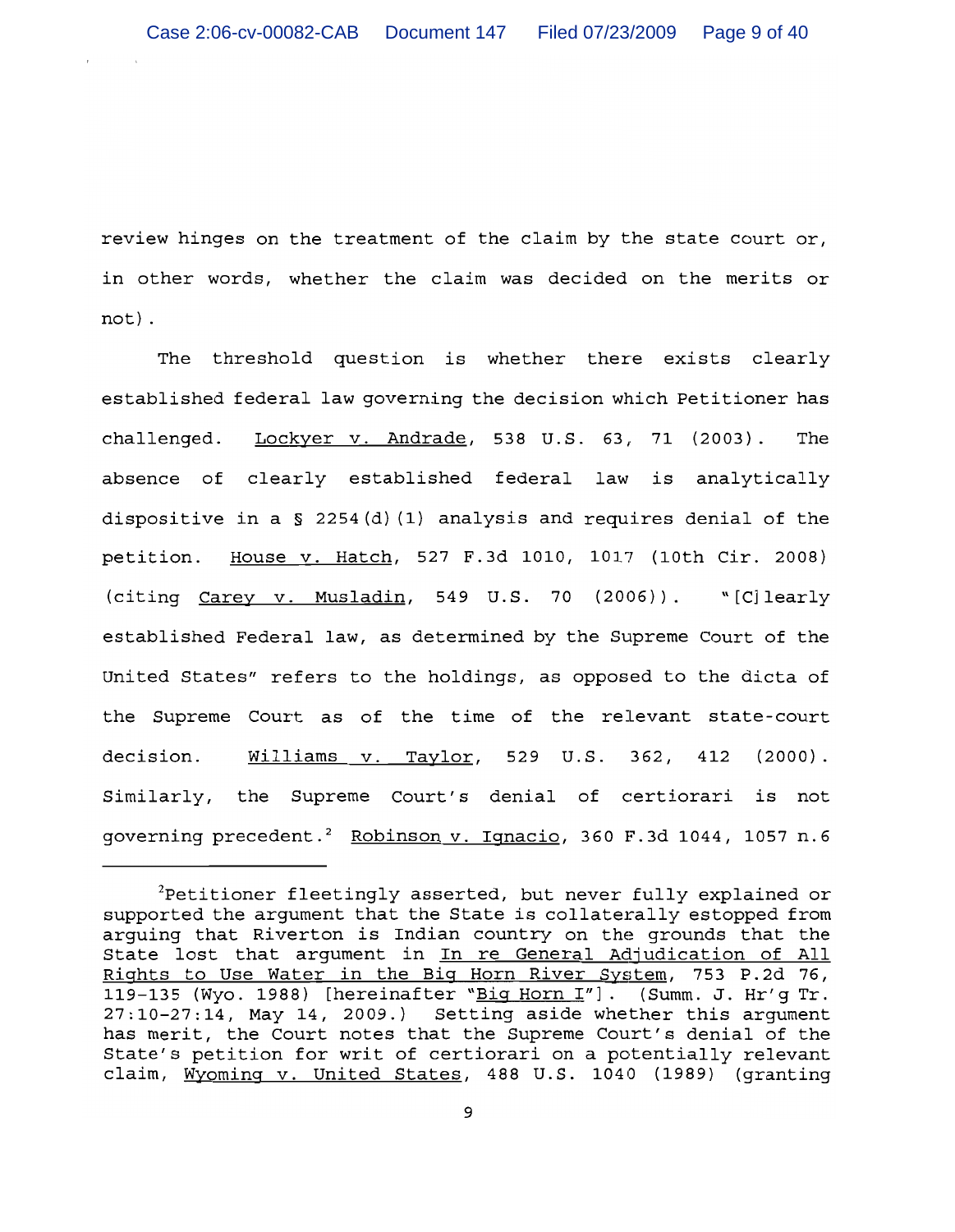(9th Cir. 2004) (citing Teague v. Lane, 489 U.S. 288 (1989) (quoting United States v. Carver, 260 U.S. 482, 490 (1923), for the statement that "denial of a writ of certiorari imports no expression of opinion upon the merits of the case")). Thus, it is only Supreme Court holdings against which a state court decision may be tested. Additionally, clearly established federal law may not be drawn from "general principles teased from precedent" but rather must be "construed narrowly and consist only of something akin to on-point holdings." House, 527 F.3d at 1015-16 (citing Musladin, 549 U.S. 70, and noting that pre-Musladin decisions were more likely to discern a general legal principle from precedent even in the absence of a definite holding on point).

Next, the AEDPA provides two separate standards of review of a state court decision: (1) whether a state court decision was "contrary to" clearly established federal law, or (2) whether the decision was an "unreasonable application" of clearly established federal law. Williams, 529 U.S. at 406, 412-13. A decision which is "contrary to" clearly established federal law is one in which the state court "[1] arrives at a conclusion opposite to that reached by [the Supreme Court] on a question of law or . . . [2]

writ limited to a separate question), has no bearing on the applicable federal law in this case.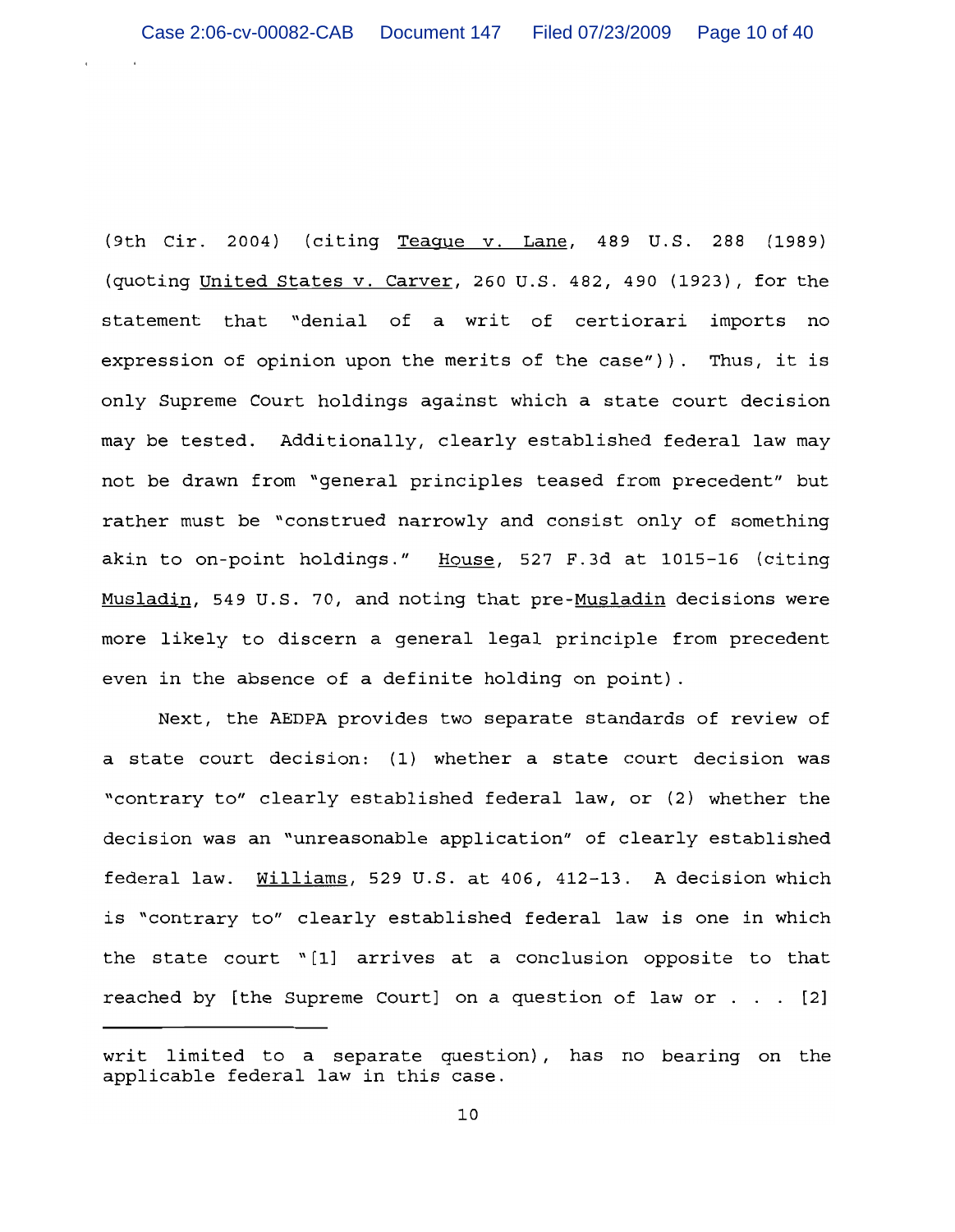decides a case differently than [the Supreme Court] has on a set of materially indistinguishable facts." Id. at 412. In other words, application of the correct legal rule to the facts of a prisoner's case is not contrary to clearly established federal law, regardless of whether the reviewing federal court might reach a different result in applying the same rule to the facts. Id. at 406. Such a case is instead governed by the "unreasonable application" standard.

A decision which results in an "unreasonable application" of clearly established federal law is one in which "the state court identifies the correct governing legal principle from [the Supreme Court's] decisions but unreasonably applies that principle to the facts of the prisoner's case."<sup>3</sup> Id. at 413. The inquiry asks "whether the state court's application of clearly established federal law was objectively unreasonable," not whether it was incorrect. Id. at 409-10 (emphasis added). "[A] federal habeas court may not issue the writ simply because the court concludes in its independent judgment that the relevant state-court decision

<sup>&</sup>lt;sup>3</sup>An unreasonable application of clearly established federal law may also occur "if the state court either unreasonably extends, or unreasonably refuses to extend, a legal principle from Supreme Court precedent to a new context where it should apply." House, 527 F.3d at 1018. However, Petitioner does not make this argument here.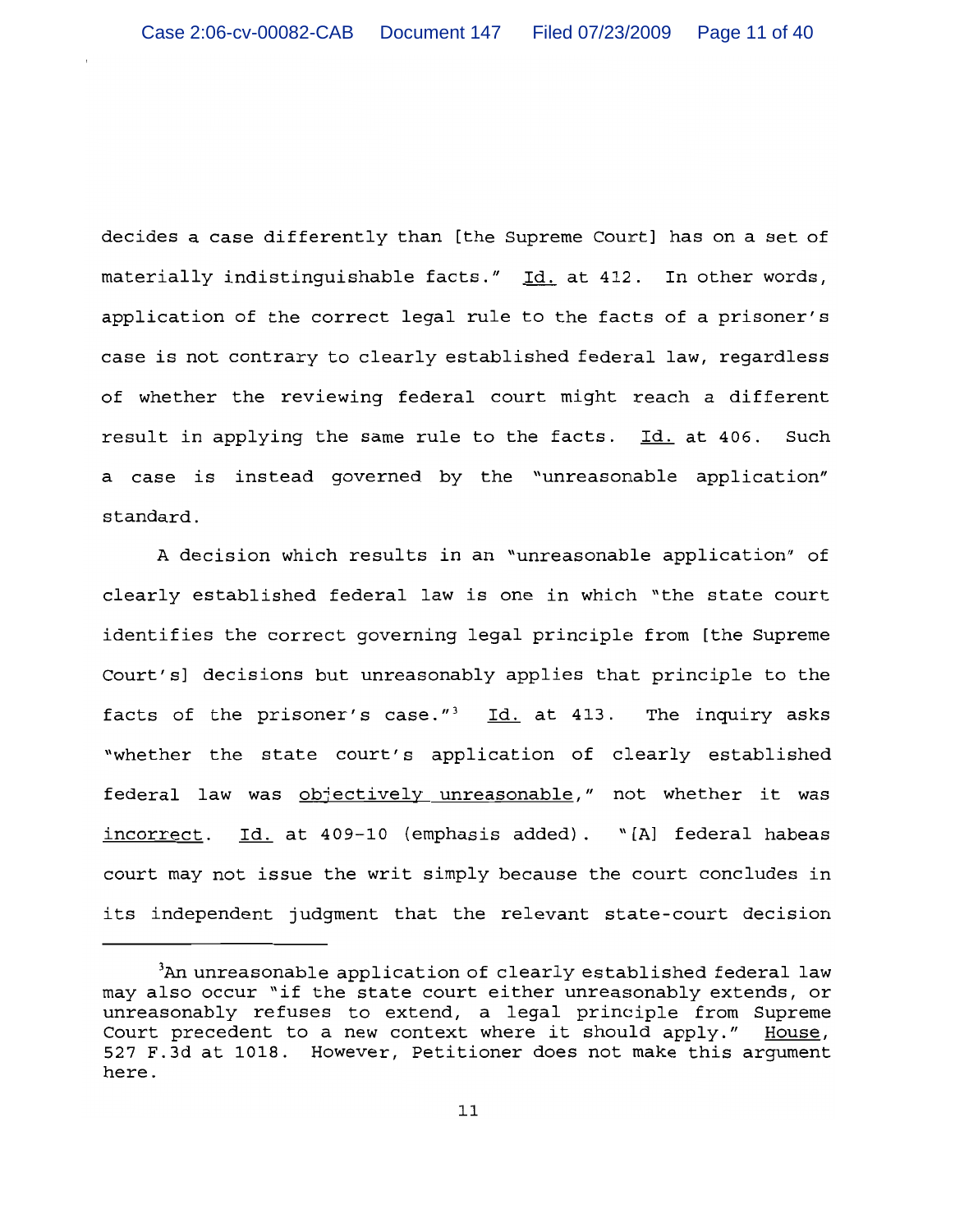applied clearly established federal law erroneously or incorrectly. Rather, the application must also be unreasonable." Id. at 411. Tenth Circuit has described "objectively unreasonable" The decisions as falling somewhere between decisions which are clearly erroneous and decisions which are unreasonable to all jurists. Maynard v. Boone, 468 F.3d 665, 670 (10th Cir. 2006). Thus, a state court decision is reasonable even if it is clearly erroneous, but it will not survive if it is unreasonable to most reasonable jurists:

[O] nly the most serious misapplications of Supreme Court precedent will be a basis for relief under § 2254. In our view, a decision is "objectively unreasonable" when most reasonable jurists exercising their independent judgment would conclude the state court misapplied Supreme Court law. It is not enough that the decision is clearly wrong or that the reviewing court would have reached a contrary decision. . . . [T] he state court decision must be "at such tension with governing U.S. Supreme Court precedents, or so inadequately supported by the record, or so arbitrary as to be unreasonable."

Id. at 671 (quoting Badelle v. Correll, 452 F.3d 648, 655 (7th Cir.  $2006)$ ).

Importantly, "evaluating whether a rule application was unreasonable requires considering the rule's specificity. The more general the rule, the more leeway courts have in reaching outcomes in case-by-case determinations." Yarborough v. Alvarado, 541 U.S.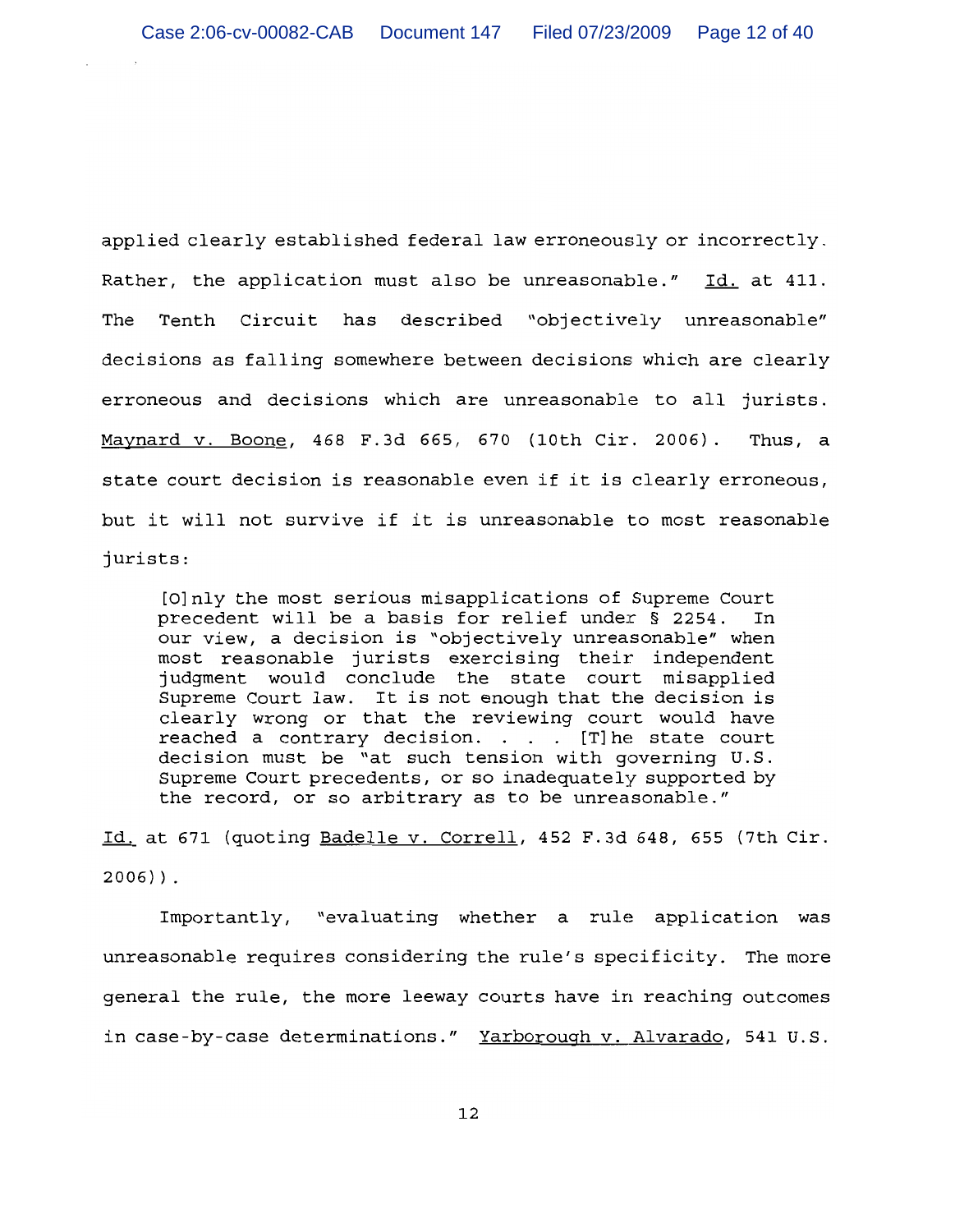652, 664 (2004). Thus, a "doubly deferential judicial review" applies to a state court application of a general standard set forth by the Supreme Court. Knowles v. Mirzayance, 129 S.Ct. 1411, 1420 (2009) (holding that this doubly deferential review applied to a Strickland claim evaluated under the § 2254(d)(1) standard). Whereas application of specific rules may be plainly correct or incorrect, the application of more general rules to the facts of a particular case is given more leeway in terms of determining reasonableness. Noling v. Bradshaw, No. 5:04 CV 1232, 2008 WL 320531, at \*14, 2008 U.S. Dist. LEXIS 7650, at \*35 (N.D. Ohio Jan. 31, 2008) (citing Yarborough, 541 U.S. at 664).

This Court will first determine the threshold question of what constitutes the applicable "clearly established Federal law" in this matter, and will then determine whether the Wyoming Supreme decision affirming the State's jurisdiction over Court's Petitioner's crime is "contrary to, or involved an unreasonable application of" that law. The Court will not reach the question of whether the Wyoming Supreme Court erred. Cf. Lockyer v. Andrade, 538 U.S. 63, 71-73 (2003) (holding that the AEDPA does not require a federal habeas court to adopt any one methodology in deciding the question and disagreeing with the Ninth Circuit requirement that a

1 ว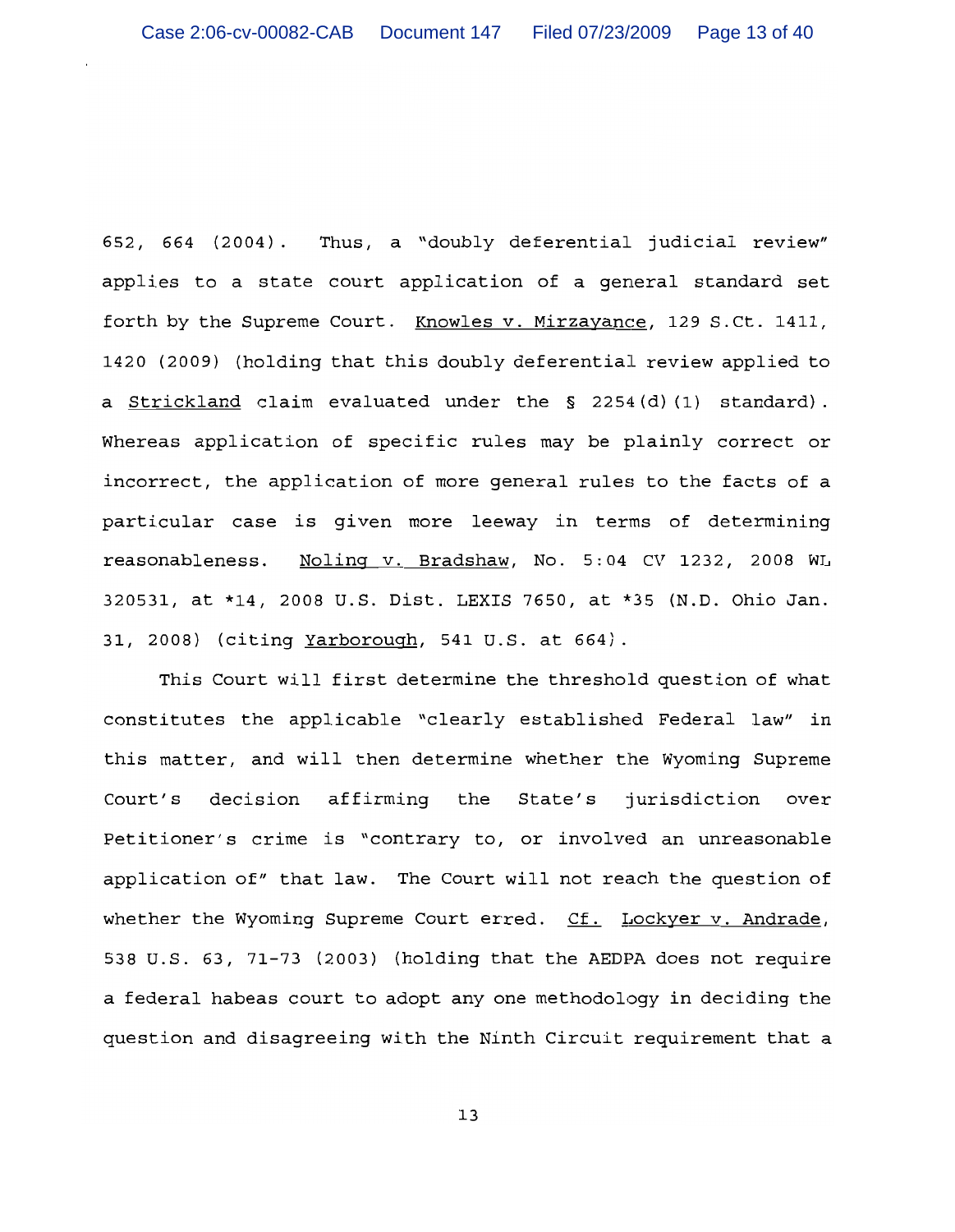de novo review of the state court decision must be conducted before applying the AEDPA standard of review; instead, the Court stated, "we do not reach the question whether the state court erred and instead focus solely on whether § 2254(d) forecloses habeas relief" on the petitioner's claim). In other words, this Court should not and will not independently decide the merits of the underlying legal question answered by the Wyoming Supreme Court. Cf. Snow v.  $Sirmons$ , 474 F.3d 693, 696 (10th Cir. 2007) (the § 2254(d)(1) standard, although not requiring "abject deference," "prohibits us from substituting our own judgment for that of the state court" (internal quotations omitted)). Rather, this Court will carefully review the Wyoming Supreme Court's application of clearly established federal law.

### IV. ANALYSIS

#### Clearly established federal law  $a.$

The federal government has jurisdiction over Petitioner's crime if it was committed in Indian country, as defined by 18 U.S.C. § 1151.4 Relevantly, 18 U.S.C. § 1151 defines Indian

<sup>&</sup>quot;Reference has been made to the Indian Country Crimes Act, 18 U.S.C. § 1152, as the applicable criminal statute governing Petitioner's crime if it was committed in Indian country. (Doc. 122, Resp'ts' Resp. and Cross-Mot. for Summ. J. 9.) However, the Court is not certain that the ICCA governs as it reaches only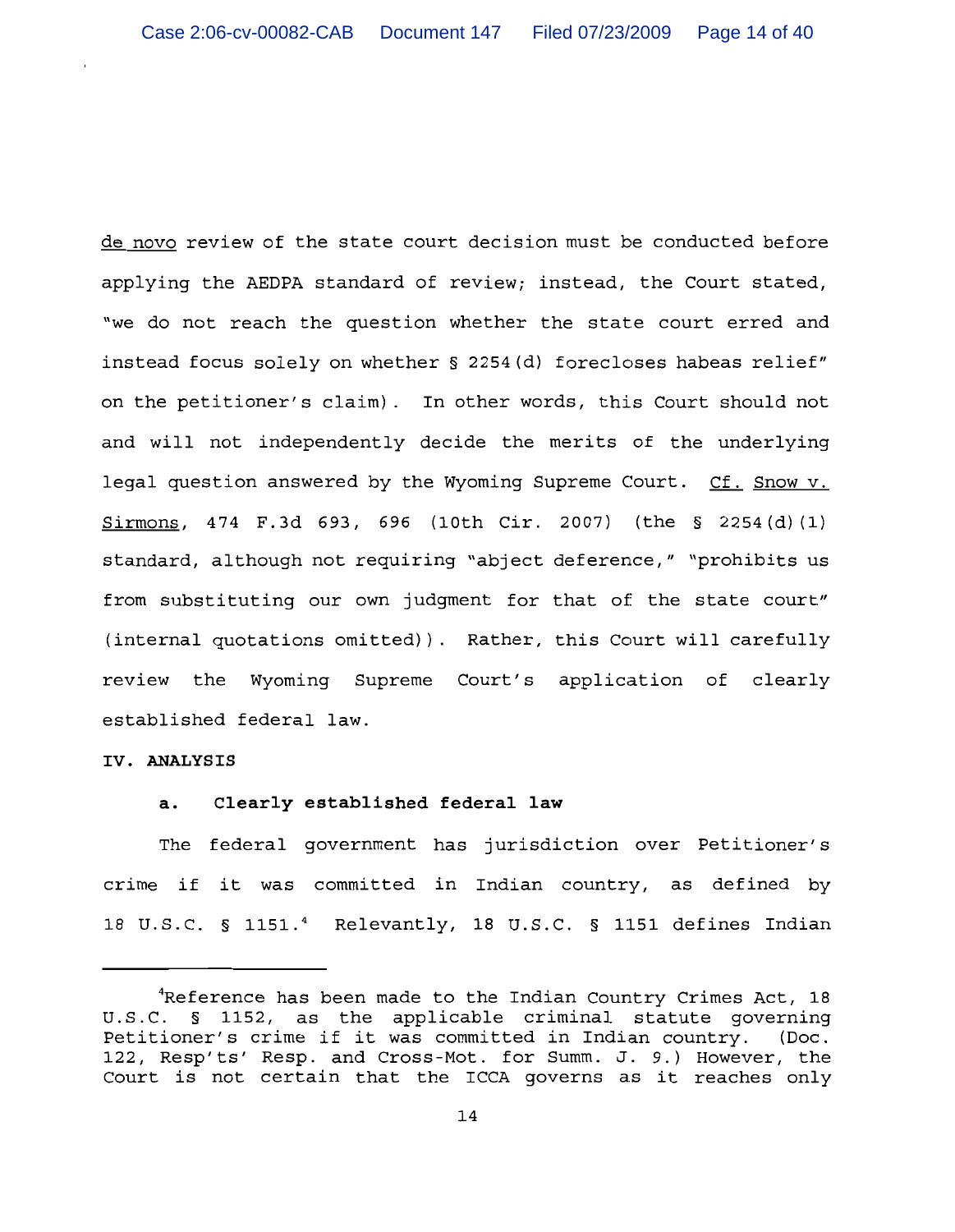country as "all lands within the limits of any Indian reservation under the jurisdiction of the United States Government, notwithstanding the issuance of any patent, and, including rightsof-way running through the reservation." 18 U.S.C. § 1151(a). Since the crime scene at issue is located within the 1905 Act area, its Indian country status, and therefore the State's jurisdiction, turns upon whether the 1905 Act terminated the Reservation status of the 1905 Act area.

The 1905 Act served to codify, with some amendments, an April 21, 1904 agreement referred to as the Second McLaughlin Agreement, which was entered into between the Eastern Shoshone Tribe, the Northern Arapaho Tribe, and James McLaughlin, the United States Indian Inspector for the Wind River Indian Reservation. The Act's operative language states:

The said Indians belonging on the Shoshone or Wind River Reservation, Wyoming, for the consideration hereinafter named, do hereby cede, grant, and relinquish to the United States, all right, title, and interest which they may have to all the lands embraced within the said reservation, except [certain described lands].

interracial crimes. Petitioner's daughter was an enrolled member of the Northern Arapaho Tribe. Yellowbear, 174 P.3d at 1273. Instead, it appears that the Indian Major Crimes Act, 18 U.S.C. § 1153 would govern the crime here. In either case, jurisdiction exists only if the crime was committed in Indian country.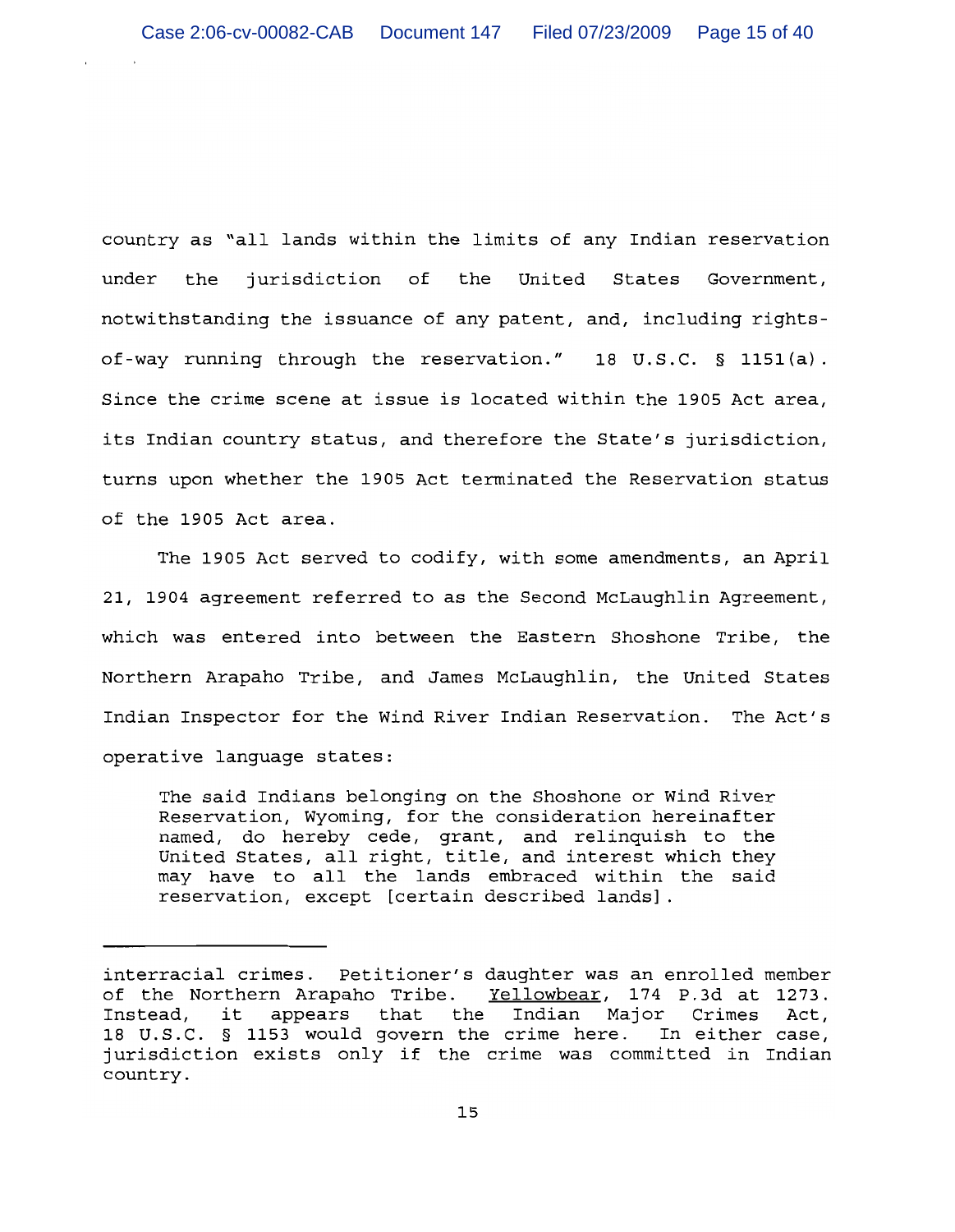1905 Act, art. I. Other provisions of the Act are cited by the parties and are relevant to the diminishment analysis. However, the Court will not reprint the entire Act here, as it is reprinted in its entirety in the Wyoming Supreme Court's opinion in Yellowbear. Yellowbear, 174 P.2d at 1274-78.

As both parties have acknowledged, a well-recognized body of Supreme Court case law has developed the case-by-case analysis to be conducted in determining whether a surplus land act, such as the one here, diminished<sup>5</sup> a reservation as opposed to just opening the reservation to non-Indian settlement. The seven cases identified by the parties, and by the Wyoming Supreme Court, as controlling are: Seymour v. Superintendent of Washington State Penitentiary, 368 U.S. 351 (1962); Mattz v. Arnett, 412 U.S. 481 (1973); DeCoteau v. District County Court for the Tenth Judicial District, 420 U.S. 425 (1975); Rosebud Sioux Tribe v. Kneip, 430 U.S. 584 (1977); Solem v. Bartlett, 465 U.S. 463 (1984); Hagen v. Utah, 510 U.S. 399 (1994); South Dakota v. Yankton Sioux Tribe, 522 U.S. 329 (1998).

As a point of clarification, references to diminishment and disestablishment in this Order both refer to termination of reservation status. Generally, diminishment occurs when only a portion of a reservation's lands lose reservation status, while disestablishment refers to the termination of an entireg reservation. See Yankton Sioux Tribe v. Gaffey, 188 F.3d 1010, 1017 (8th Cir. 1999) (making the distinction).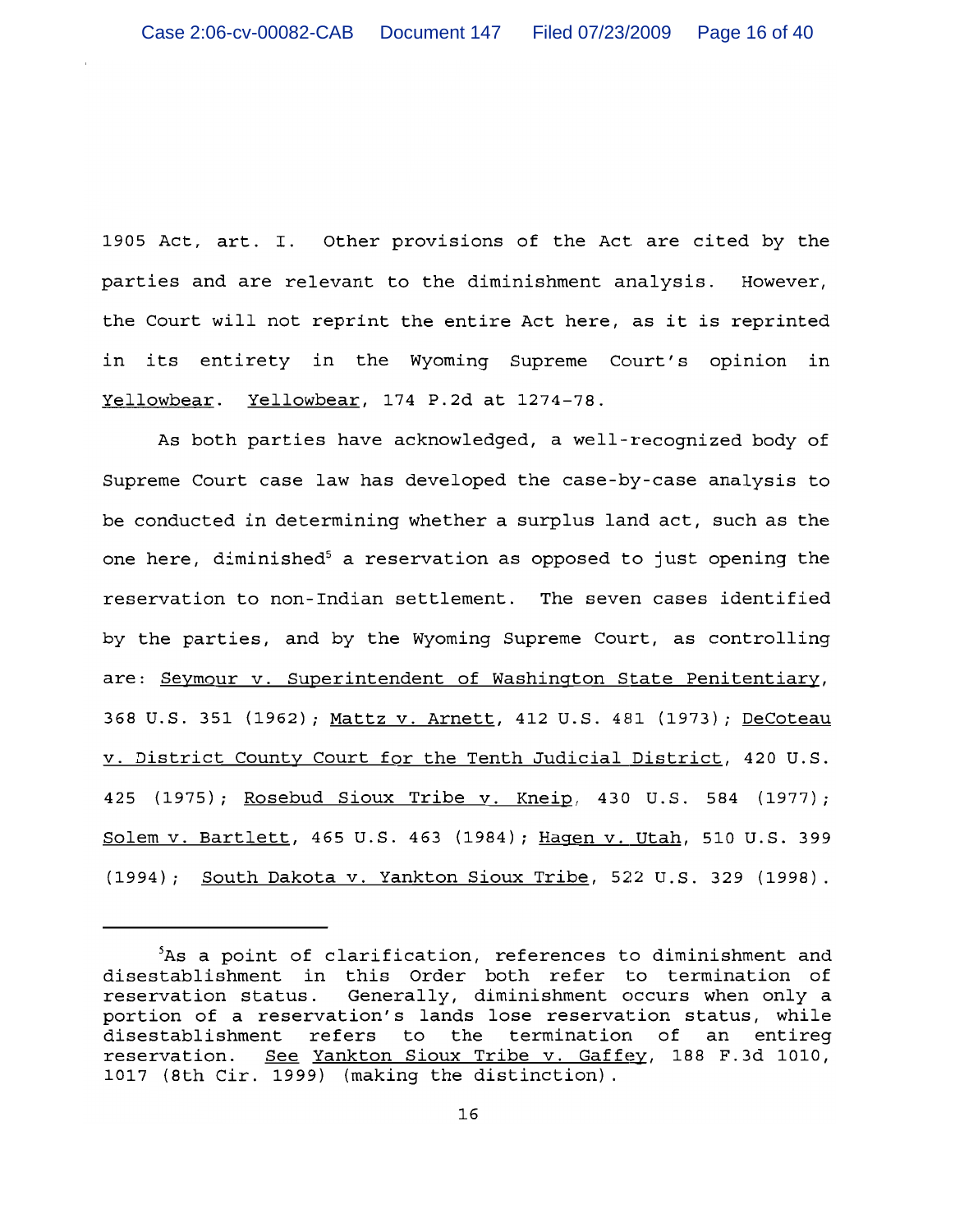As the Court in Solem stated, "Our precedents in the area have established a fairly clean analytical structure for distinguishing those surplus land acts that diminished reservations from those acts that simply offered non-Indians the opportunity to purchase land within established reservation boundaries."<sup>6</sup> Solem, 465 U.S.

at 470. As explained in Solem,

The first and governing principle is that only Congress can divest a reservation of its land and diminish its boundaries. Once a block of land is set aside for an Indian Reservation and no matter what happens to the title of individual plots within the area, the entire block retains its reservation status until Congress explicitly indicates otherwise. . . . Diminishment, moreover, will not be lightly inferred.

Id. at 470. Thus, determining congressional intent is the focus of the inquiry. Mattz, 412 U.S. at 505. What has emerged to quide the finding of congressional intent is a three-part analytical structure.

<sup>&</sup>quot;The extensive case-by-case analysis developed by the Court results from the recognition that at the time these surplus land acts were passed, "Congress did not view the distinction between acquiring Indian property and assuming jurisdiction over Indian territory as a critical one, in part because the notion that reservation status of Indian lands might not be coextensive with tribal ownership was unfamiliar and in part because Congress then assumed that the reservation system would fade over time. Given this expectation, Congress naturally failed to be meticulous in clarifying whether a particular piece of legislation formally sliced a certain parcel of land off one reservation." Yankton Sioux, 522 U.S. at 343 (internal quotations and citations omitted).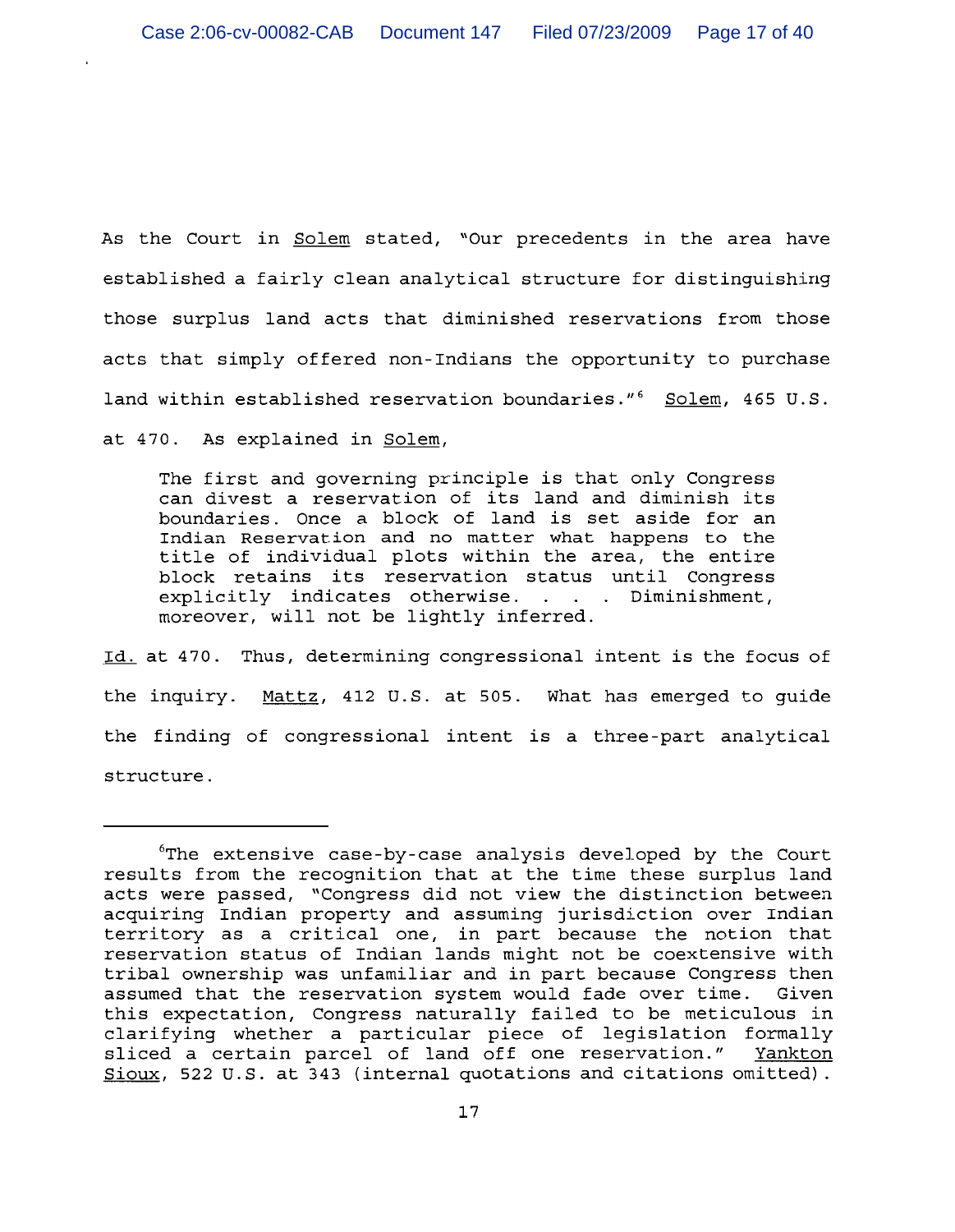First, and most probative of congressional intent, is the statutory language used to open the Indian lands, which must "clearly evince" an "intent to change boundaries" before diminishment will be found. Solem, 465 U.S. at 470 (quoting Rosebud, 430 U.S. at 615). There is no precise formula for language of cession. DeCoteau, 420 U.S. at 445-46, 439 n.22 (finding the operative language, "cede, sell, relinquish, and convey," "precisely suited" to the purpose of diminishment and finding it "virtually indistinguishable" from several other sum certain cession agreements ratified in the same act). If, in addition to this language of cession, there is also included an unconditional commitment from Congress to compensate the tribe for the land, "there is almost an insurmountable presumption that Congress meant for the tribe's reservation to be diminished." Solem, 465 U.S. at 470-71. However, lack of such a provision for a sum certain "does not lead to the contrary conclusion." Hagen, 510 U.S. at 412 (noting that the statutes in Rosebud did not provide for a sum certain payment yet the Court found diminishment). On the other hand, "reservation status may survive the mere opening of a reservation to settlement, even when the moneys paid for the land by the settlers are placed in trust by the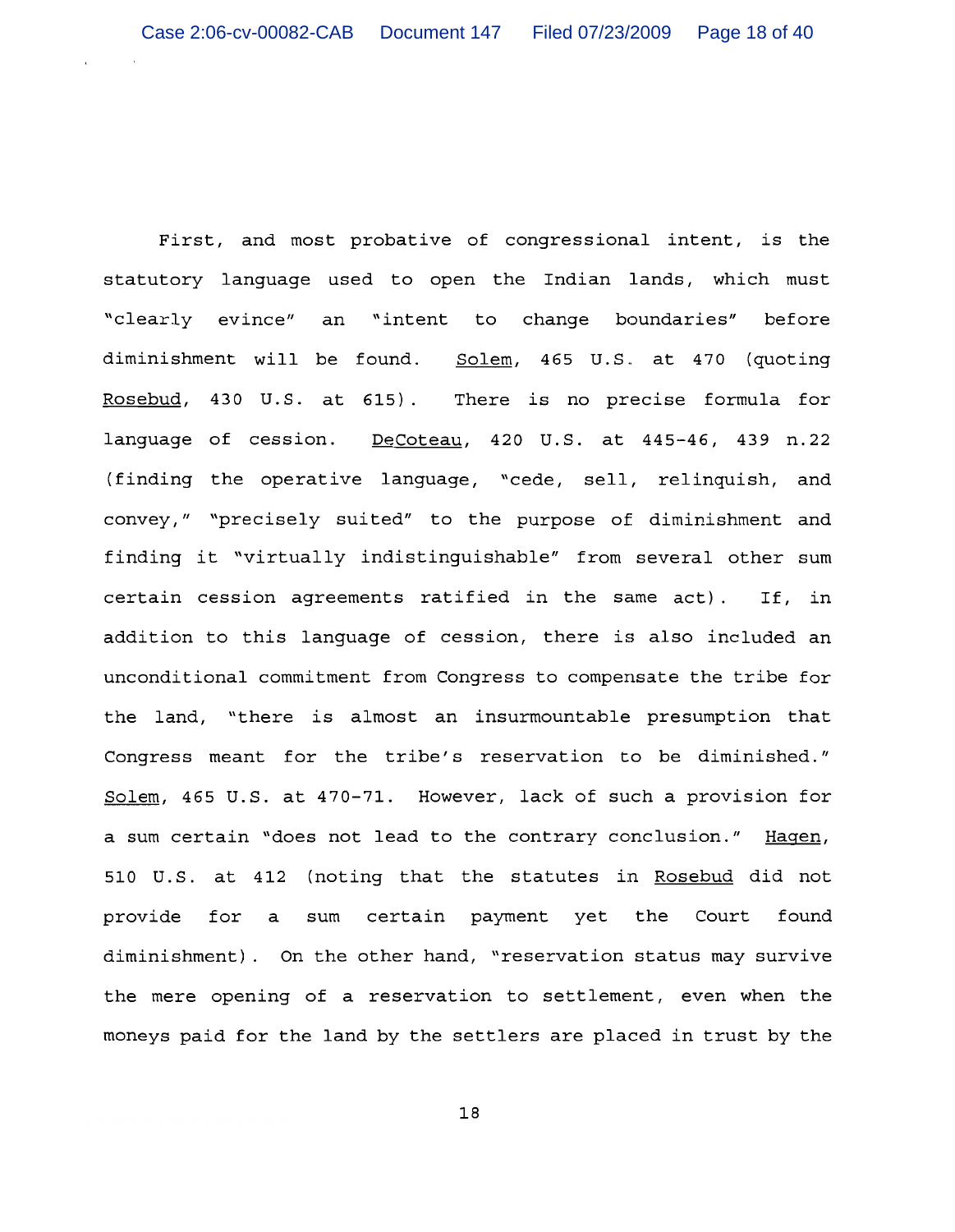Government for the Indians' benefit." DeCoteau, 420 U.S. at 444. Although the language of the statute is most probative of congressional intent, "explicit lanquaqe of cession and unconditional compensation are not prerequisites for a finding of Solem, 465 U.S. at 471 (citing Rosebud as an diminishment."  $example$ ).

Second, in addition to the express language of an act, congressional intent may also be clear from the historical context of the act, namely the surrounding circumstances and legislative history. Mattz, 412 U.S. at 505. "Even in the absence of a clear expression of congressional purpose in the text of a surplus land unequivocal evidence derived from the surrounding Act, circumstances may support the conclusion that a reservation has been diminished." Yankton, 522 U.S. at 351. The manner of negotiations and the tenor of legislative reports are important in revealing whether there was a "widely-held, contemporaneous understanding that the affected reservation would shrink as a result of the proposed legislation," creating an inference that Congress shared this understanding. Solem, 465 U.S. at 471.

Third, although relied upon "to a lesser extent," is the "subsequent treatment of the area in question and the pattern of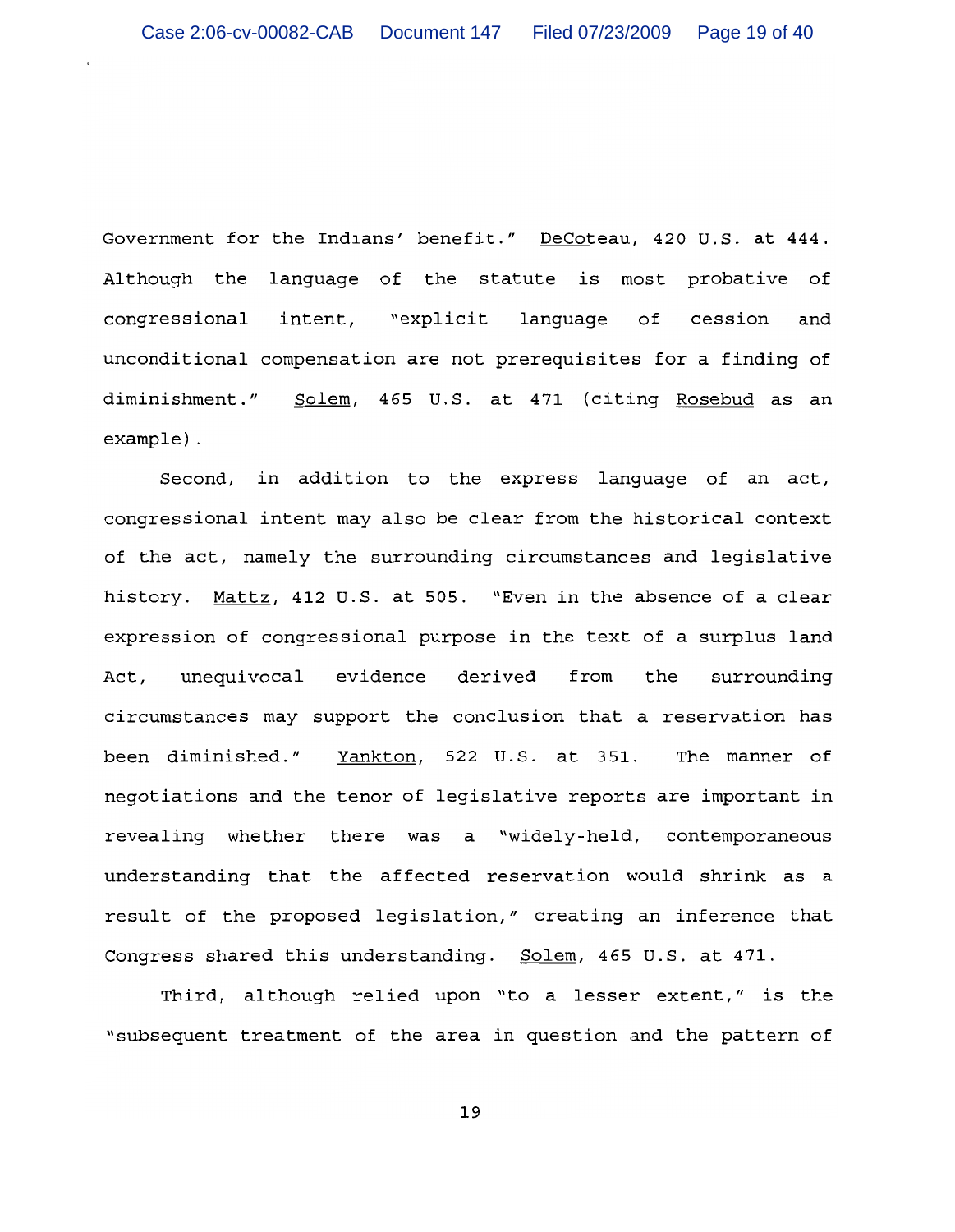settlement there." Yankton, 522 U.S. at 344. In this context, treatment of the affected area by various governmental bodies, such as Congress, the Bureau of Indian Affairs, and local judicial authorities, "has some evidentiary value." Solem, 465 U.S. at 471. The Court has also recognized that de facto, if not de jure, diminishment may have occurred when non-Indian settlers have settled the opened lands and the lands have lost their Indian character. Id. The Court has viewed this demographic history as an additional clue as to Congress's expectation for the opened Id. The Court acknowledged that reliance on this sort of land. evidence is potentially problematic but that it is a necessary expedient in the context of surplus land acts where Congress was not focused on the diminishment issue. Id. at 472 n.13.

### b. The Wyoming Supreme Court decision in Yellowbear

It is more than fair to characterize the Wyoming Supreme Court's decision in Petitioner's direct appeal as a thorough review and application of the history of the Reservation, the 1905 Act, and the controlling Supreme Court precedent. The Court recounted the relevant history of the Reservation's establishment. It recognized that development on the Reservation followed the national shift in Indian policy after the passage of the General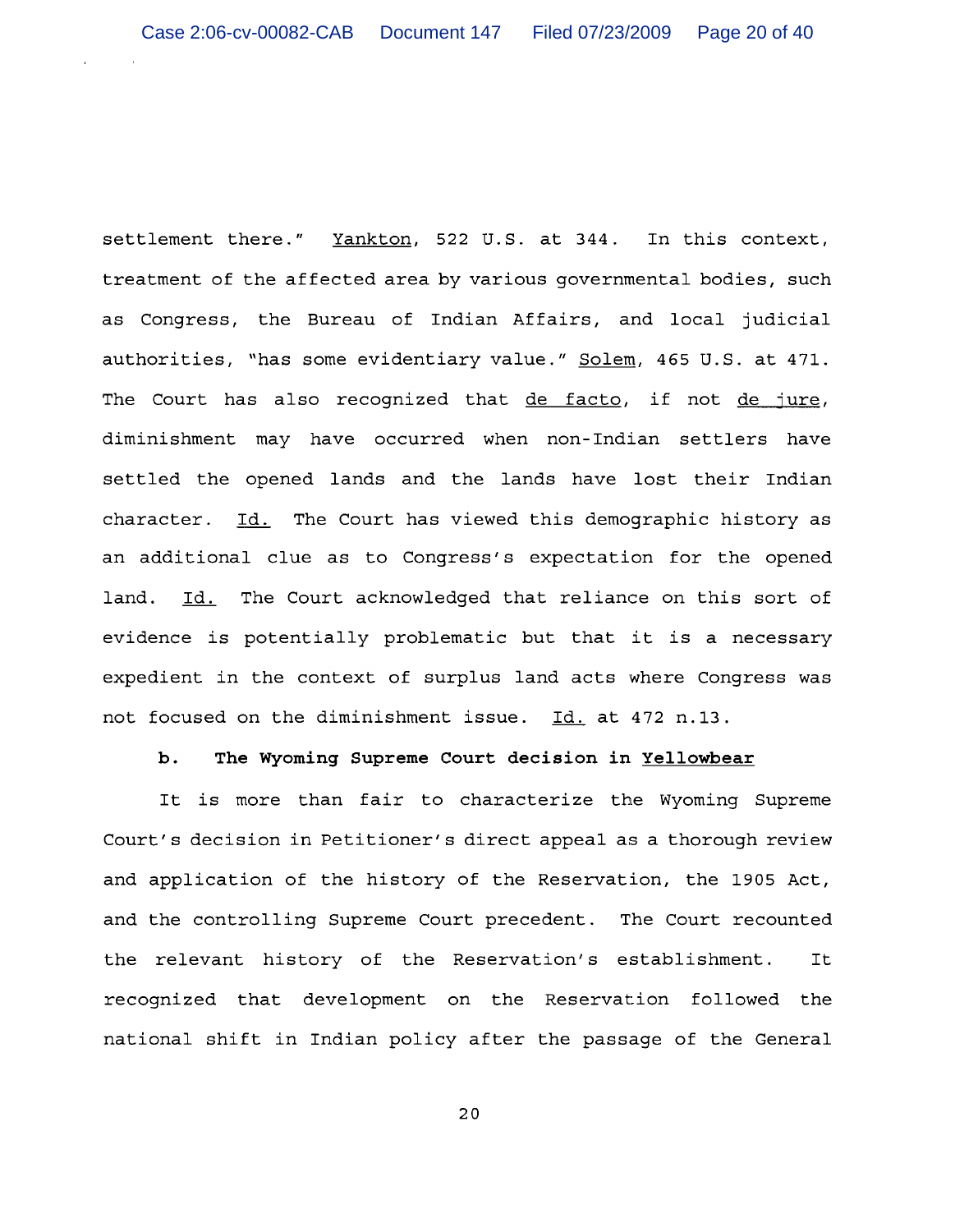Allotment Act of 1887 permitted allotment of land to Indians and sale of surplus land to non-Indians. Id. at 1274. The 1905 Act, a surplus land act, ratified the 1904 treaty negotiated by Inspector McLaughlin and the Reservation's tribes. Id. After reprinting the Act in its entirety in the opinion, the Court described the relevant facts and holdings of the seven United States Supreme Court cases described above and the "analytical construct" they created. Id. at 1278-82. The Court then applied this analytical construct to the 1905 Act.

First, the Wyoming Supreme Court determined that the language of the 1905 Act itself demonstrates that Congress intended diminishment. It concluded that the language, "cede, grant, and relinquish to the United States all right and title, and interest which they may have," is indistinguishable from the language of DeCoteau described above. Id. at 1282. The Court next noted the frequent reference in the Act to "diminished reserve" or "diminished reservation." Id. The Court remarked that the appropriation of \$35,000 to survey the boundaries of the "diminished reservation" would not seem necessary if diminishment had not occurred. The Court then remarked that the government's payment obligations included certain appropriations, including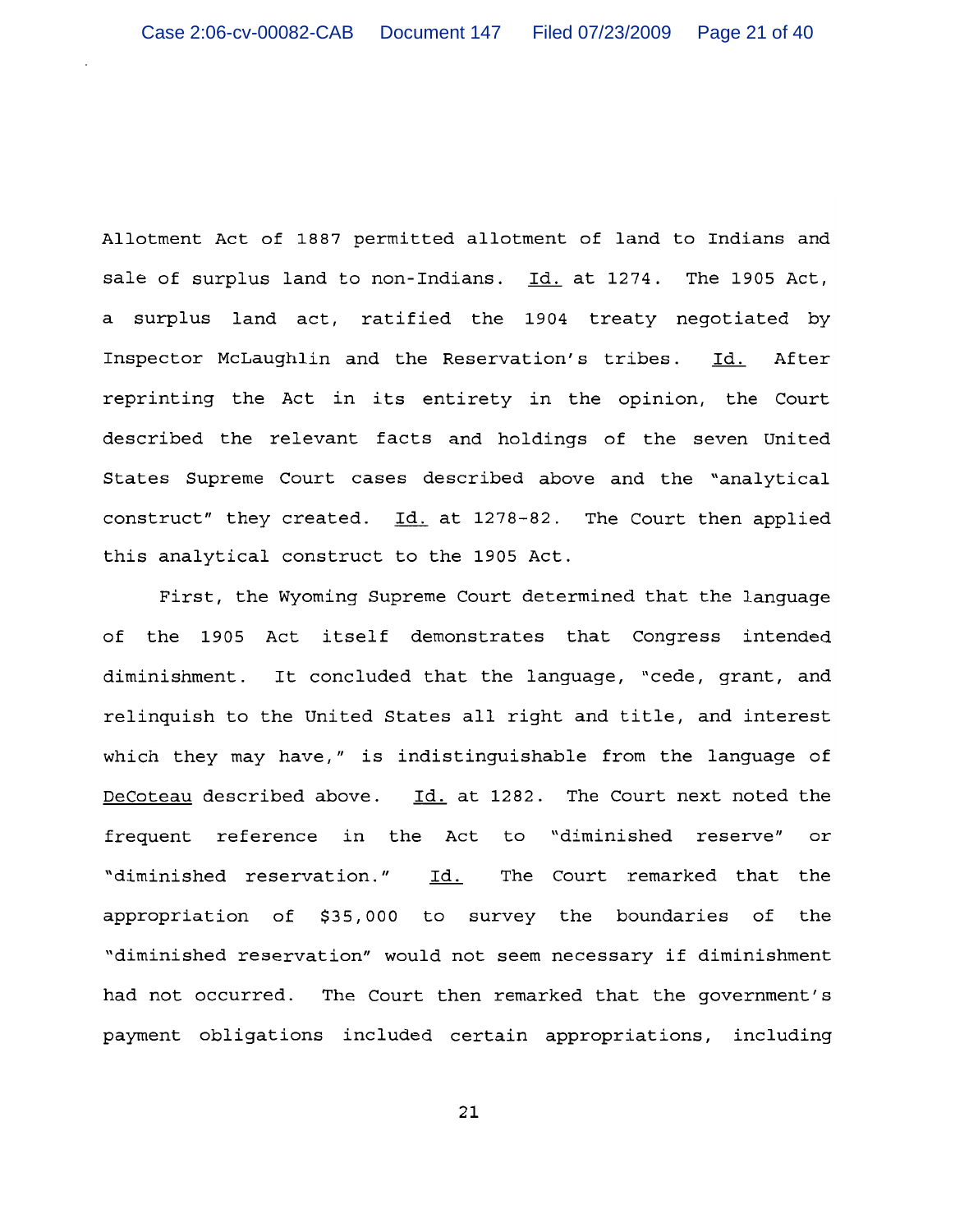\$85,000 for per capita payments, \$35,000 for surveying, and \$25,000 for an irrigation system "on the diminished reservation." Id. The Court acknowledged that these payment obligations are not as clearly definitive of diminishment as other language in the Act, noting that some payments were to come out of sales proceeds and could not be classified as a "sum certain."

Second, the Wyoming Supreme Court assessed the events and circumstances surrounding the 1905 Act, referencing both the majority and dissenting opinions in Big Horn I. According to the Yellowbear court, both the majority and the dissent in Big Horn I agreed that the Reservation had been diminished. Yellowbear, 174 P.3d at 1283 (citing Big Horn I, 753 P.2d at 84, 112, 114, 119-35). The dissent in Big Horn I further provided a detailed and lengthy discussion of the statutory history of the Reservation and the development and legislative history of the final 1905 Act, which began with an 1891 agreement not ultimately ratified by Congress. Big Horn I, 753 P.2d at 123-129 (Thomas, J., dissenting). The Big Horn I dissent further detailed the council meeting held between McLaughlin and tribal representatives, at which the representatives are recorded as acknowledging that the agreement would result in parting forever with a portion of their reservation. Big Horn I,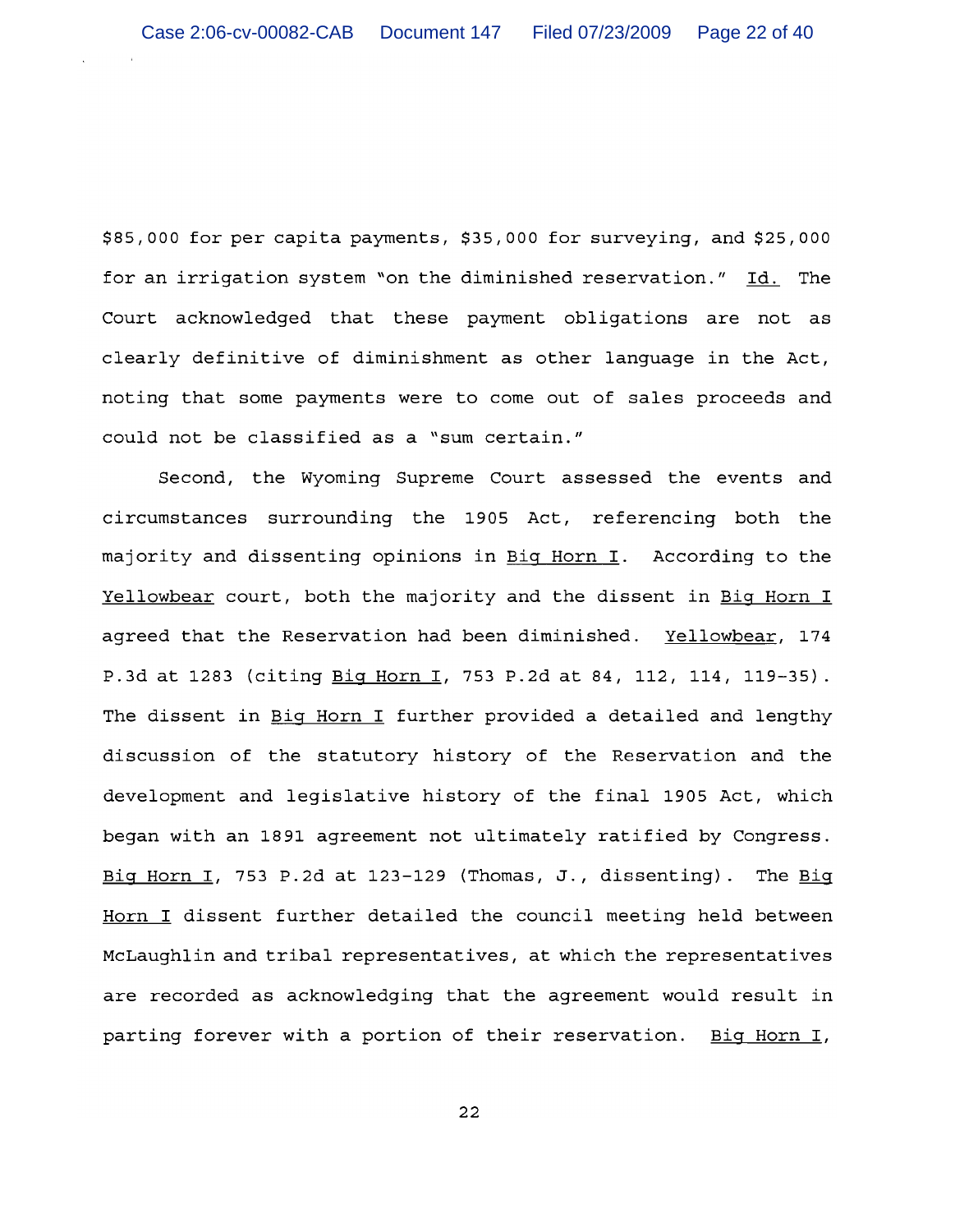753 P.2d at 127 (Thomas, J., dissenting) (citing McLaughlin Letters (Microfilm Roll 26 at 32, 35, and 40)).<sup>7</sup> The Yellowbear court also referenced Blackburn v. State, 357 P.2d 174, 176-78 (Wyo. 1960), for its conclusion that diminishment had occurred, noting that although the analysis there does not follow the analysis required here, the result would have been the same had the 1905 Act been Yellowbear, 17 P.3d at 1283. The Court further considered. pointed to State v. Moss, 471 P.2d 333 (Wyo. 1970), with nearly identical facts to the present case, in which the court concluded that the land owned by a non-Indian and annexed into the City of Riverton had been placed by Congress outside the Reservation. Yellowbear, 17 P.3d at 1283 (citing Moss, 471 P.2d at 339).

Third, the Wyoming Supreme Court examined the events subsequent to the passage of the 1905 Act, including demographic factors. The court found that the record evidence here is,

 $7$ The Biq Horn I dissent further discussed in detail subsequent legislative and executive history as further support for the conclusion that the congressional intent and understanding was to diminish the Reservation. Big Horn I, 753 P.2d at 129-32 (Thomas, J., dissenting). Additionally, the dissent noted the significance of the federal government's acquiescence in the prior decisions of the Wyoming Supreme Court finding diminishment and upholding state jurisdiction over the 1905 Act. Id. at 132-33. These two points are relevant to the third part of the diminishment analysis discussed below, but this portion of the discussion is not explicitly referenced by the Yellowbear court under this prong of its analysis.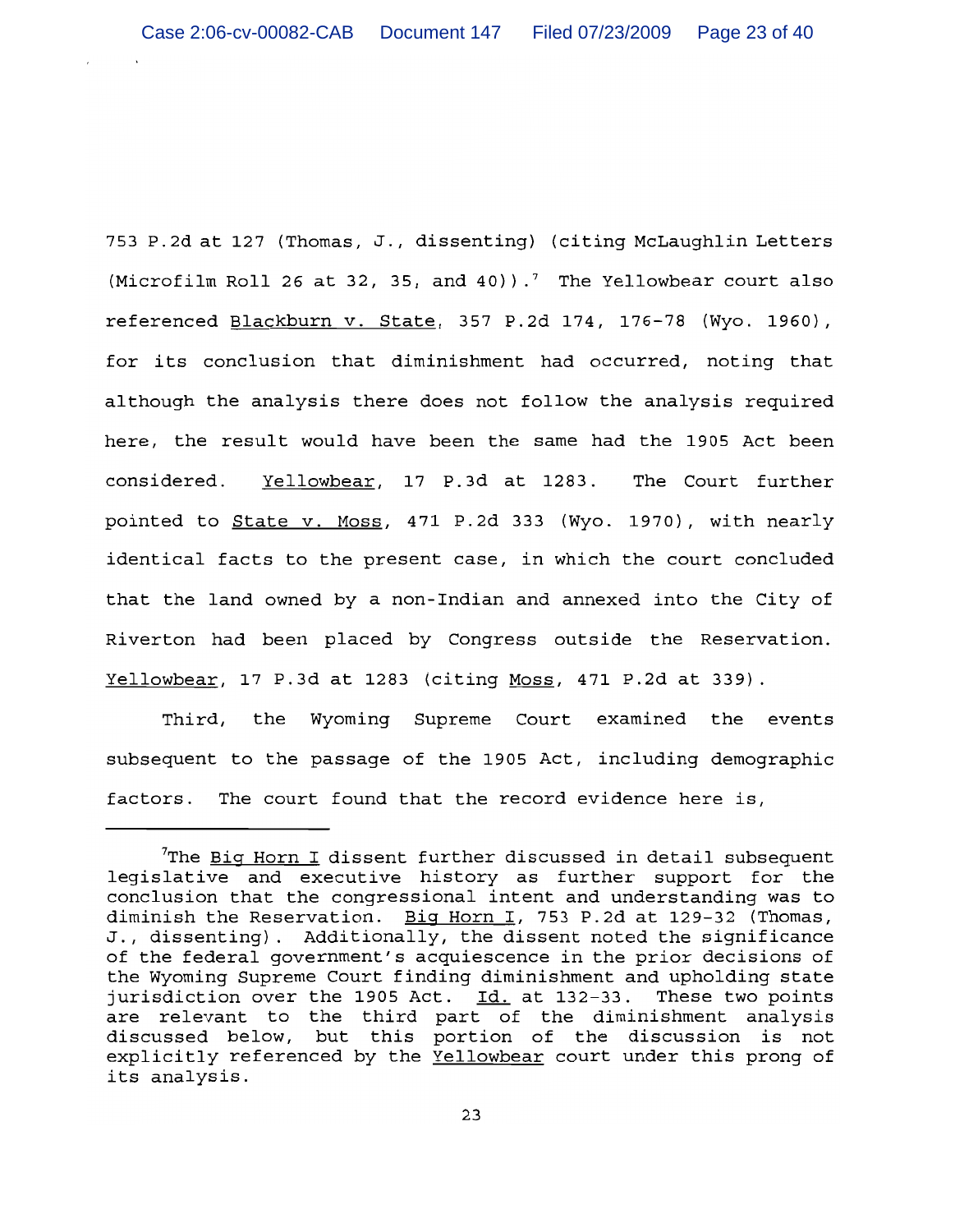notably similar to the evidence in Yankton Sioux, 522 U.S. at 356-57, . . . and in Hagen, 510 U.S. at 420-21, . . . where the Supreme Court found intent to diminish the reservation: (1) the seat of tribal government on the Wind River Indian Reservation is not within the ceded lands; (2) about 92% of the population of the City of Riverton is non-Indian; and (3) the City of Riverton and State of Wyoming provide sanitation, street maintenance, water and sewer service, planning and zoning, and law enforcement.

Id. at 1283. The court noted several subsequent events indicating diminishment. Congress passed an act in 1907 that referenced the ceded portion of the reservation as "lands formerly embraced in the Wind River or Shoshone Indian Reservation." Id. (citing Act of Jan. 17, 1907, ch. 151, 34 Stat. 849). Also, in a suit by the Shoshone Tribe against the United States, the Court of Claims referenced the 1905 Act area as the "diminished reservation" and included in its decision a map identifying the area north of the Big Wind River as "ceded by agreement of April 21, 1904" and the area south of the Big Wind River as the "present Wind River or Shoshone Indian Reservation." Id. at 1283 (citing Shoshone Tribe of Indians of Wind River Reservation in Wyoming v. United States, 82 Ct.Cl. 23, 25, 30 (1935)). In the same case, on cross-petitions for certiorari, the United States Supreme Court also used the term "diminished reservation." Id. at 1284 (citing Shoshone Tribe of Indians of Wind River Reservation in Wyoming v. United States, 299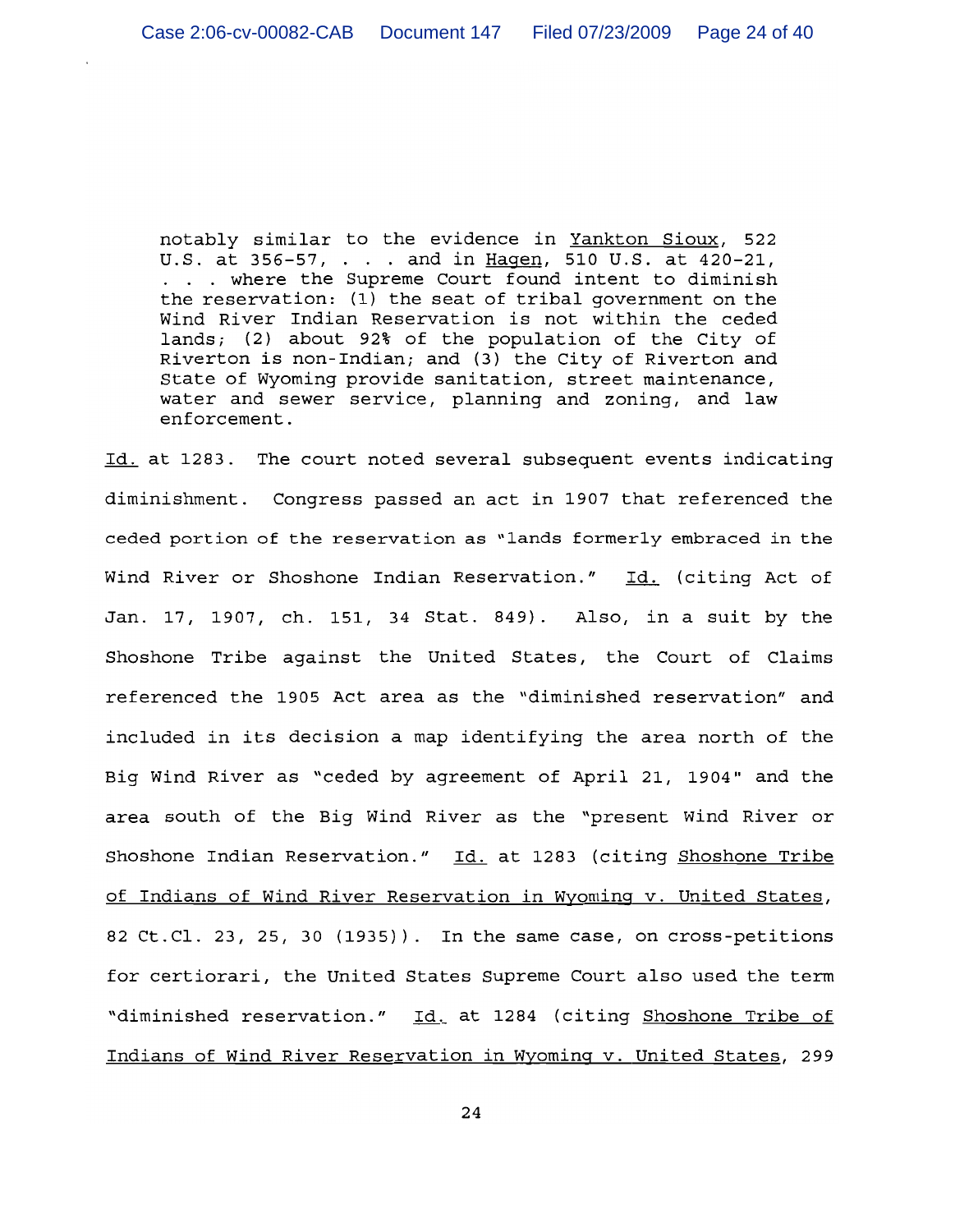U.S. 476, 489 (1937), aff'd 304 U.S. 111 (1938)). And finally, the Wyoming Supreme Court noted the restoration in 1944 of certain lands to the reservation as a more direct example of congressional intent to diminish the Reservation. Id. It quoted from the Federal Register that the lands,

are hereby restored to tribal ownership for the use and benefit of the Shoshone-Arapahoe Tribes of Indians of the Wind River Reservation, Wyoming, and are added to and made a part of the existing Wind River Reservation, subject to any valid existing rights.

Id. (quoting 9 Fed. Reg. 9746-9754 (Aug. 10, 1944)). The Court concluded that "lands that remained part of a reservation would not have to be added to it." Id. at 1284.

After making the requisite inquiries per the guidance of the United States Supreme Court, the Wyoming Supreme Court concluded:

We conclude from all these factors that it was the intent of Congress in passing the 1905 Act to diminish the Wind River Indian Reservation and to remove from it the lands described as "ceded, granted, and relinquished" thereunder. While the City of Riverton may be located on lands that at one time were within the external boundaries of the reservation, those lands are no longer part of the reservation, and are not "Indian country." Therefore, the State of Wyoming has jurisdiction in this criminal case.

Adequacy of the decision under § 2254 (d) (1)  $\mathbf{c}$ .

"Contrary to"  $1.$ 

The Court finds, and it does not appear that Petitioner argues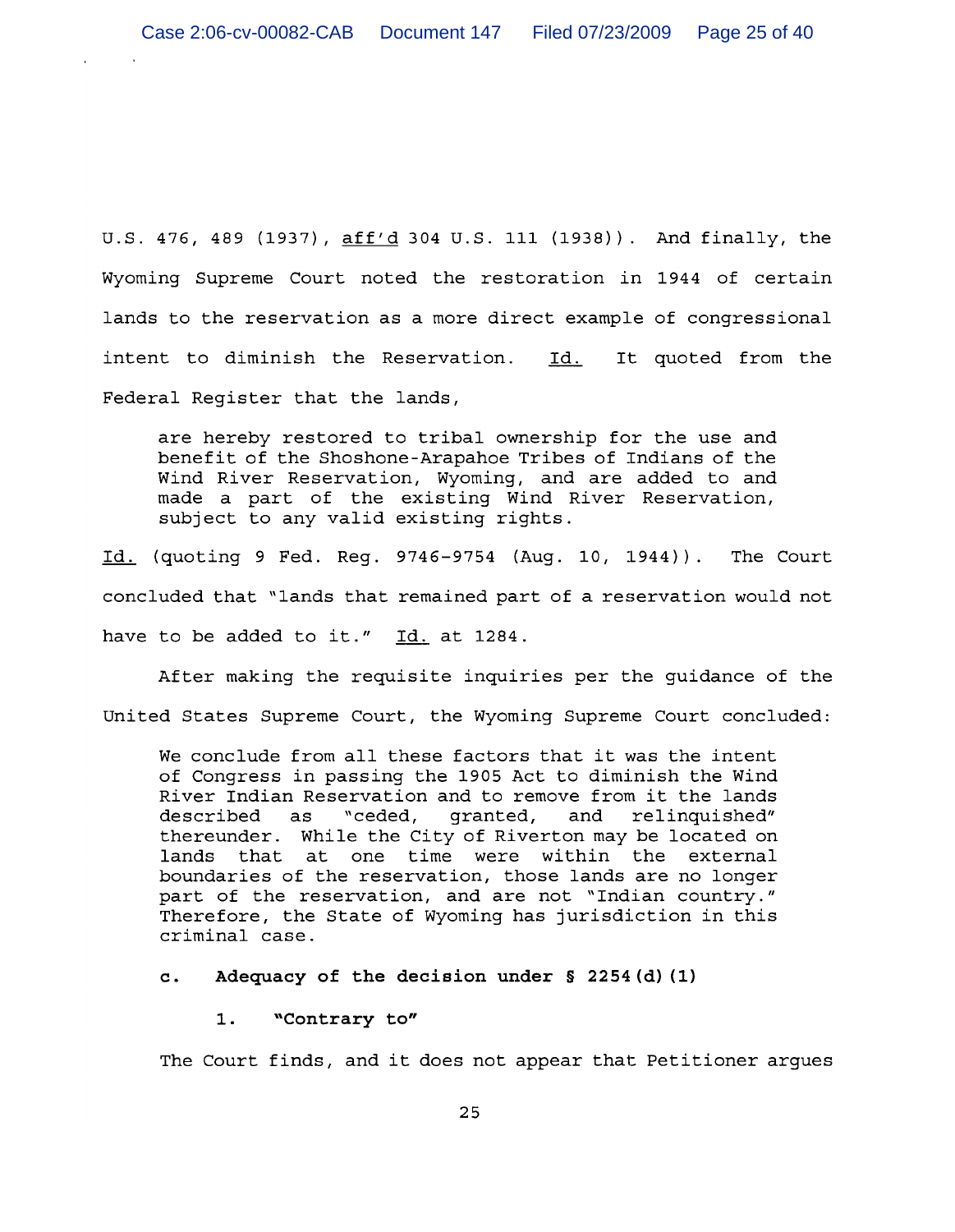otherwise, that the Wyoming Supreme Court's decision is not contrary to clearly established federal law. As counsel for Petitioner acknowledged at oral argument, the Wyoming Supreme Court appropriately identified the applicable Supreme Court cases in its  $(Hr'g$  Tr.  $02:17-03:12.$ Therefore, under the analysis. § 2254(d)(1) standard of review, this Court cannot find that the state court decision was contrary to Supreme Court holdings. Williams, 529 U.S. at 406. This is especially so in this matter where the established Supreme Court law is a framework requiring a case-by-case analysis rather than application of a distinct rule of law.

### "Unreasonable application"  $2.$

Petitioner has not demonstrated, and the Court does not find, that the Wyoming Supreme Court's decision amounts to an unreasonable application of clearly established federal law. As discussed above, the standard of review quiding this Court is highly deferential. Even a clearly erroneous decision does not warrant the granting of a petition. Moreover, as the review requires the case-specific application of an analytical framework rather than a specific, concise rule of law, the court's application of the law is given a "doubly deferential judicial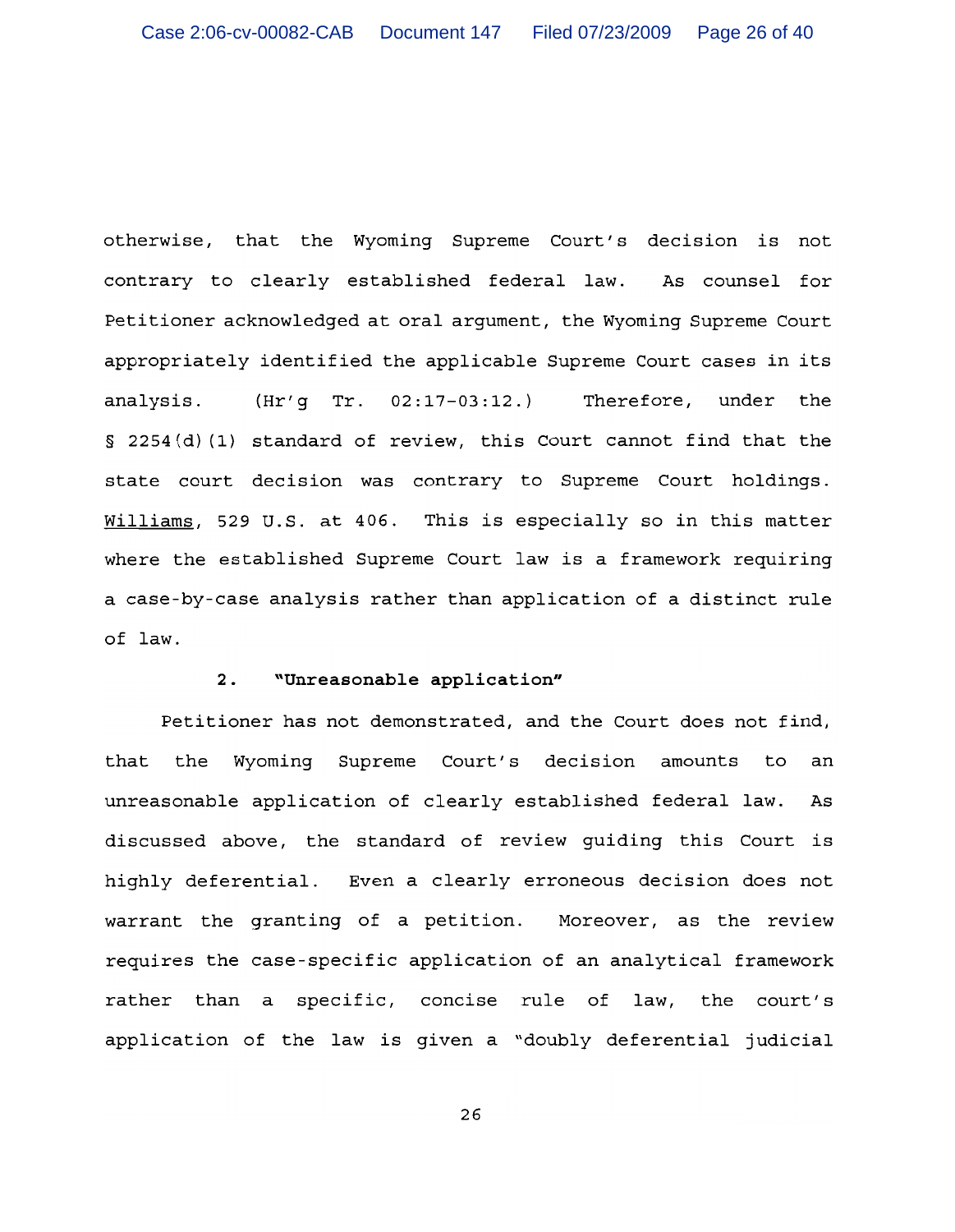review." See Knowles, 129 S.Ct. at 1420; Yarborough, 541 U.S. at Despite the tremendous deference available, this more 664. deferential review is not necessary to find that the decision here was not objectively unreasonable. Moreover, one would be hardpressed to say the decision described above was even clearly erroneous. As counsel for Petitioner aptly stated at the hearing, "I think that both sides certainly can make a cogent argument based upon the Supreme Court cases. . . . I think we can argue all day long about the meaning of that treaty." (Hr'g Tr. 40:20-40:22.) This being the case, the Court cannot but find that the Petition must be denied.

The Court will address in turn the arguments gleaned from Petitioner's briefs and oral argument. Petitioner spent much of his argument on the underlying merits of the question of diminishment. However, the Court will address those arguments made by Petitioner which arguably challenge the reasonableness of the Wyoming Supreme Court's decision.

As for identification of the principles governing diminishment cases, Petitioner contends that the Wyoming Supreme Court did not mention certain principles in its decision, namely that (1) explicitly indicate disestablishment of Congress must a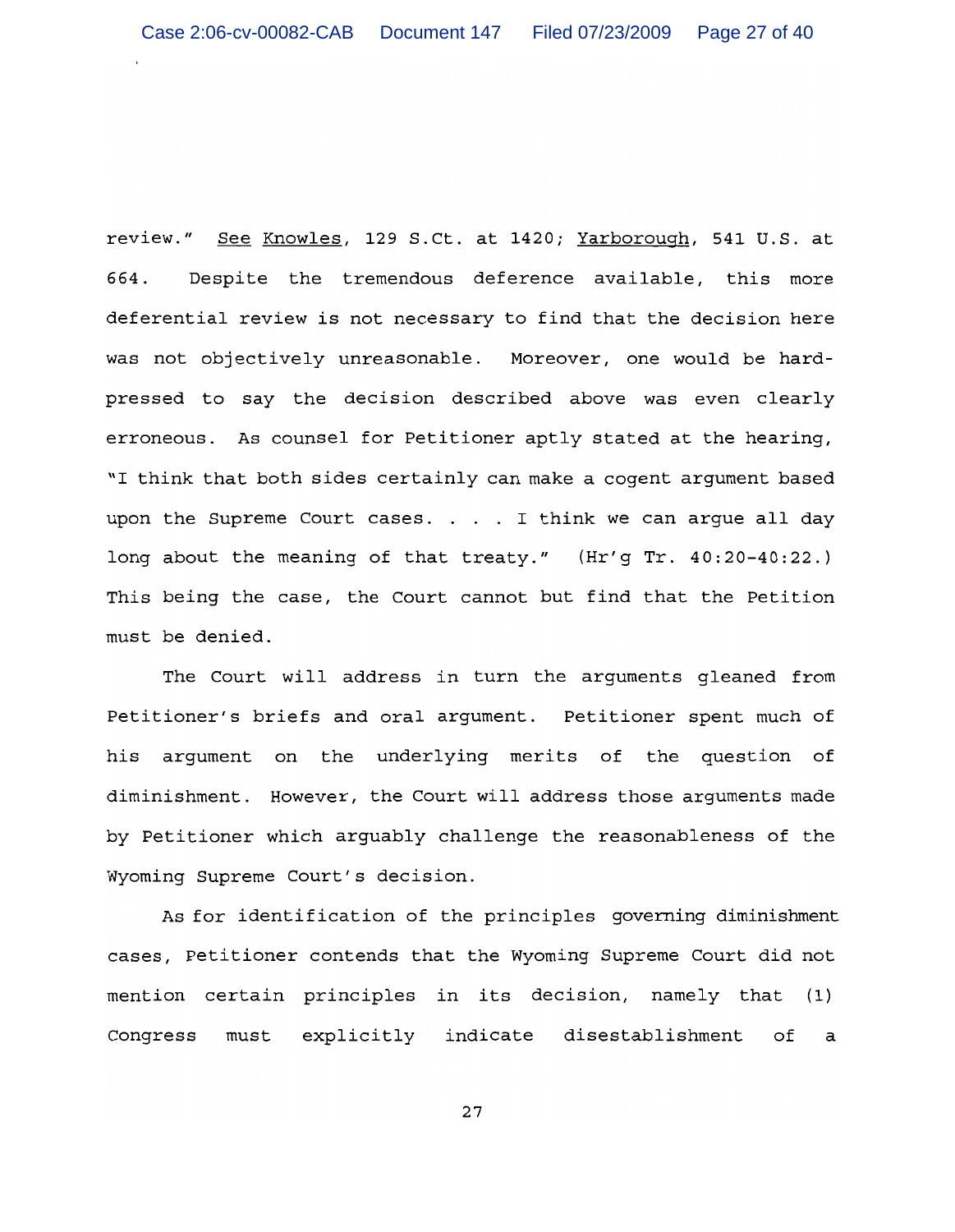reservation,<sup>8</sup> and (2) any ambiguity must be resolved in favor of the Indians. (Hr'g Tr. 22:17-22:18, 22:20-22:24, 23:09-23:13.) Petitioner further argued that the court "picked and chose . . . the principles that were to be applied."  $(Kr'g Tr. 04:23-04:24.)$ However, upon review of the Wyoming Supreme Court's decision, it is apparent that the court was cognizant of these principles. See Yellowbear, 174 P.3d at 1280-81 (quoting Solem, 465 U.S. at 470-72, for the principles that congressional intent must be explicitly indicated, that diminishment will not be lightly inferred, and that where neither an act or the legislative history are compelling, a court is bound by the traditional solicitude for Indian tribes and must find no diminishment). While the court did not in so many words recite the principle of resolving ambiguities in favor of the tribe, Petitioner has not pointed to and the Court cannot find any example here where ambiguities were resolved against the tribe. The only argument along these lines raised by Petitioner that the Court can perceive is that the Wyoming Supreme Court acknowledged

<sup>&</sup>lt;sup>8</sup>While explicit or express statutory language of total surrender and unconditional compensation is the most probative of congressional intent, "explicit language of cession and unconditional compensation are not prerequisites for a finding of diminishment."  $\frac{1}{\text{Solem}}$ , 465 U.S. at  $\frac{1}{4}70-71$ . The Supreme Court has been willing to infer intent to diminish from the events surrounding the passage of a surplus land act. Id. at 471.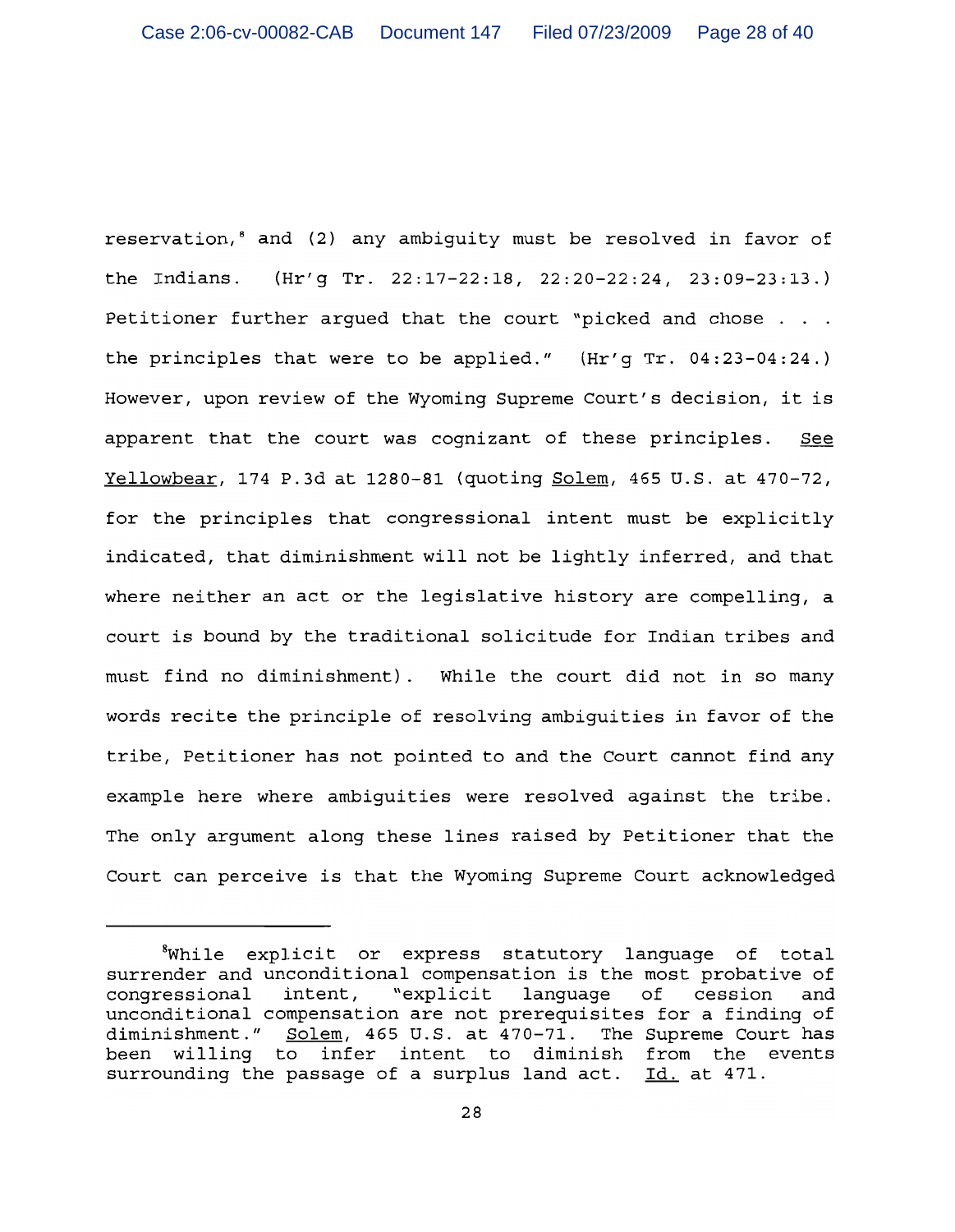that the government's payment obligations under the 1905 Act are not so clear as to the sum certain, yet it still found intent to diminish. (Hr'q Tr. 13:01-13:12.) However, as the Supreme Court has stated, the lack of a provision for sum certain does not lead to the conclusion that diminishment was not intended. Hagen, 519 See Solem, 465 U.S. at 471 (holding that explicit U.S. at 412. language of cession and sum certain are not prerequisites to finding diminishment); Rosebud, 430 U.S. at 596, 596 n.18, 598 n.20 (finding diminishment despite no sum certain). Moreover, the court found that while the payments were to come out of the proceeds of the sale, Congress still made immediate appropriations for some of the promised payments in advance of the receipt of sale money. See Yellowbear, 174 P.3d at 1278, 1282 (analyzing Article IX, sec. 3 of the 1905 Act). This indicates a finding of something more akin to a sum certain, if that is in fact what the court meant to infer.

In addition to the concerns over the lack of a sum certain in the treaty, Petitioner arques that the Wyoming Supreme Court's review of the express treaty language was inadequate in other ways. Petitioner emphasizes the fact that the 1905 Act lacks the word "convey" in its operative language.<sup>9</sup> However, it was not an

<sup>&</sup>lt;sup>9</sup>Although not in the operative language, the very next Article in the Act did contain the word "convey," as was pointed out by the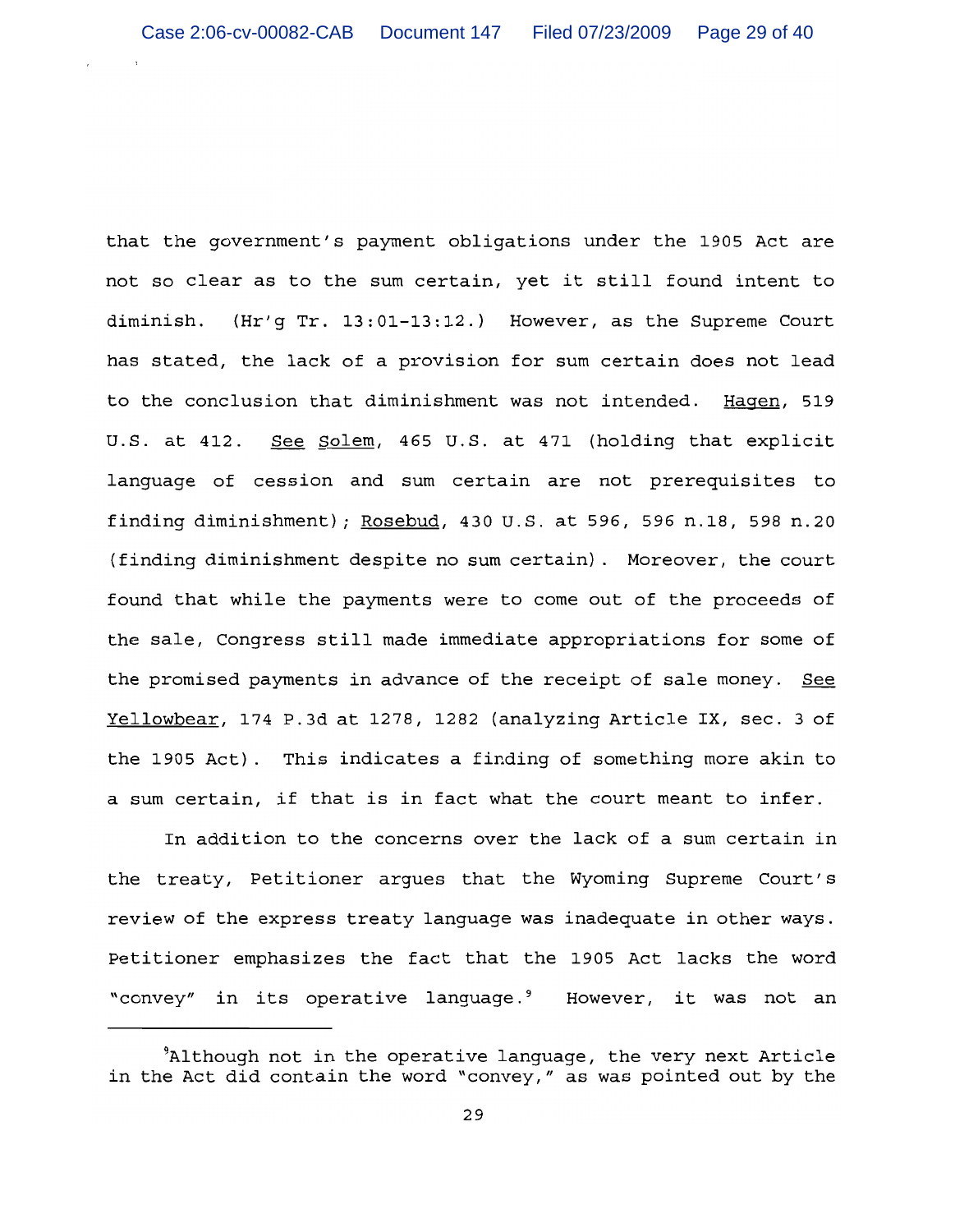unreasonable application of federal law for the Wyoming Supreme Court to not place emphasis on this fact, especially where the Supreme Court has expressly stated that there is no magic formula of words from which diminishment must be found. Hagen, 510 U.S. at Hagen itself did not contain "convey" in its operative 411. language, much less any clear cession language at all, and the finding of diminishment there turned on the language returning the lands to the "public domain." Id. at 412-14. Furthermore, the cases in which cession language was found to be "precisely suited" to a finding of diminishment do not place greater emphasis on the existence of any one word in the operative language. See DeCoteau, 420 U.S. at 447; Rosebud, 430 U.S. at 591-92, 597 (finding diminishment despite absence of "convey"); Yankton, 522 U.S. at 344 (saying that the "cession" plus the "sum certain" language is precisely suited). Moreover, in DeCoteau, the Court referenced seven other treaties with cession language that similarly effected diminishment, and six of those treaties did not contain the word "convey" in the operative language. Thus, under the circumstances here, the Wyoming Supreme Court's interpretation of the 1905 Act was not an unreasonable application of clearly established federal

dissent in  $Big$  Horn I. 753 P.2d at 135 n.6 (Thomas, J., dissenting).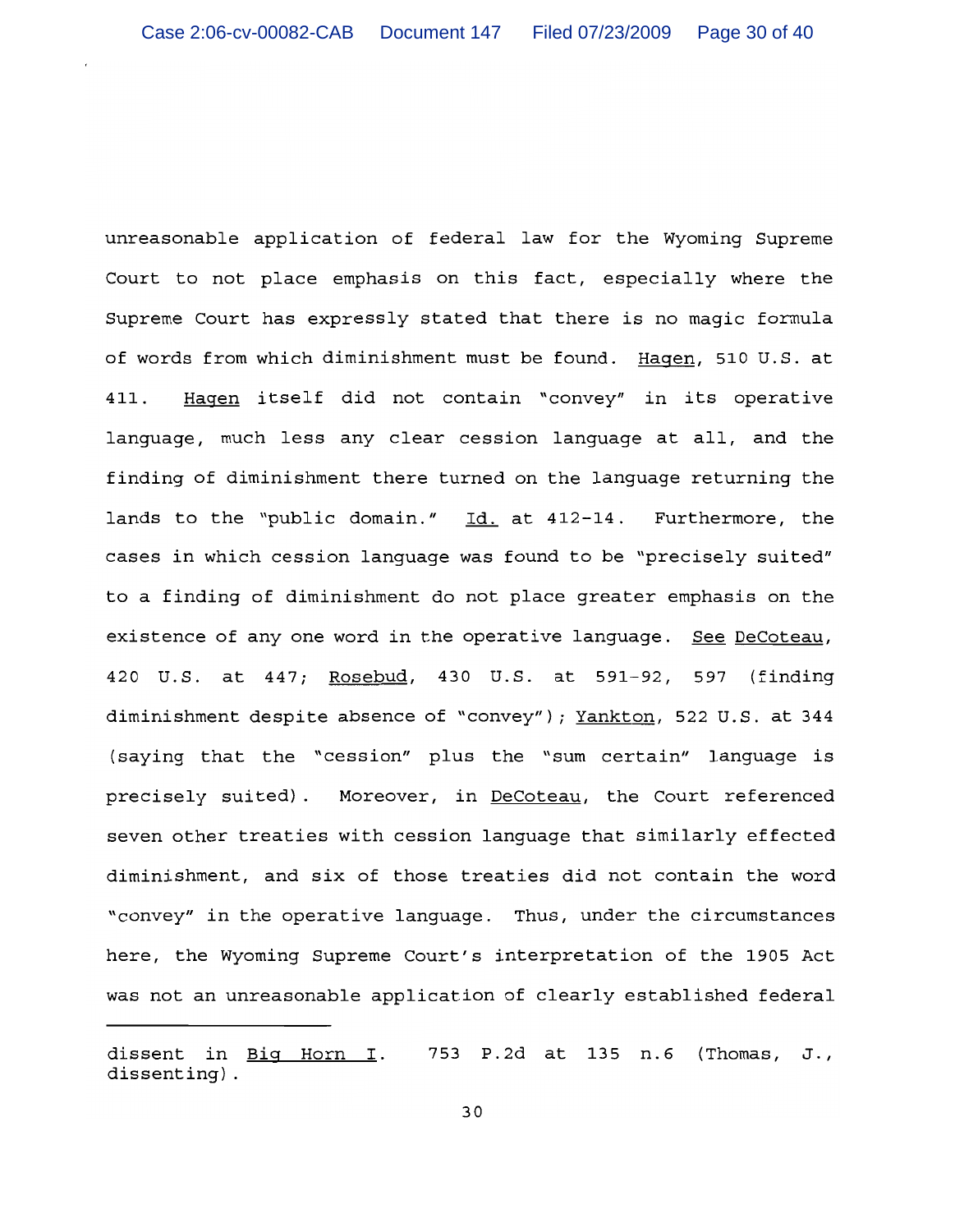law.

Petitioner also contends that the court disregarded the language in the treaty providing that the United States was to act as trustee for the Indians in disposing of the ceded lands and was not obligated to purchase, otherwise dispose of, or quaranty purchasers for the land. (Doc. 125, Pet.'r Resp. to Resp'ts' Cross Mot. 16; Hr'g Tr. 11:14-13:12.) However, the Supreme Court found diminishment in Rosebud where the language of the act effecting diminishment contained similar language that "the United States did not guarantee to find purchasers but agreed only to 'act as trustee for said Indians to dispose of said lands.'" Rosebud, 430 U.S. at 597. Additionally, as discussed next, the fact that a beneficial interest is retained is not necessarily indicative of retention of reservation status. In light of this precedent, it is not unreasonable to find diminishment where such trust language exists.

Petitioner further cites to Ash Sheep Co. v. United States, 252 U.S. 159 (1920), with operative statutory language nearly identical to that of the 1905 Act, as supportive of his position. The language in the Ash Sheep act does present nearly identical phrasing: the Indians of the Crow Indian Reservation "ceded, granted and relinquished" to the United States all of their "right,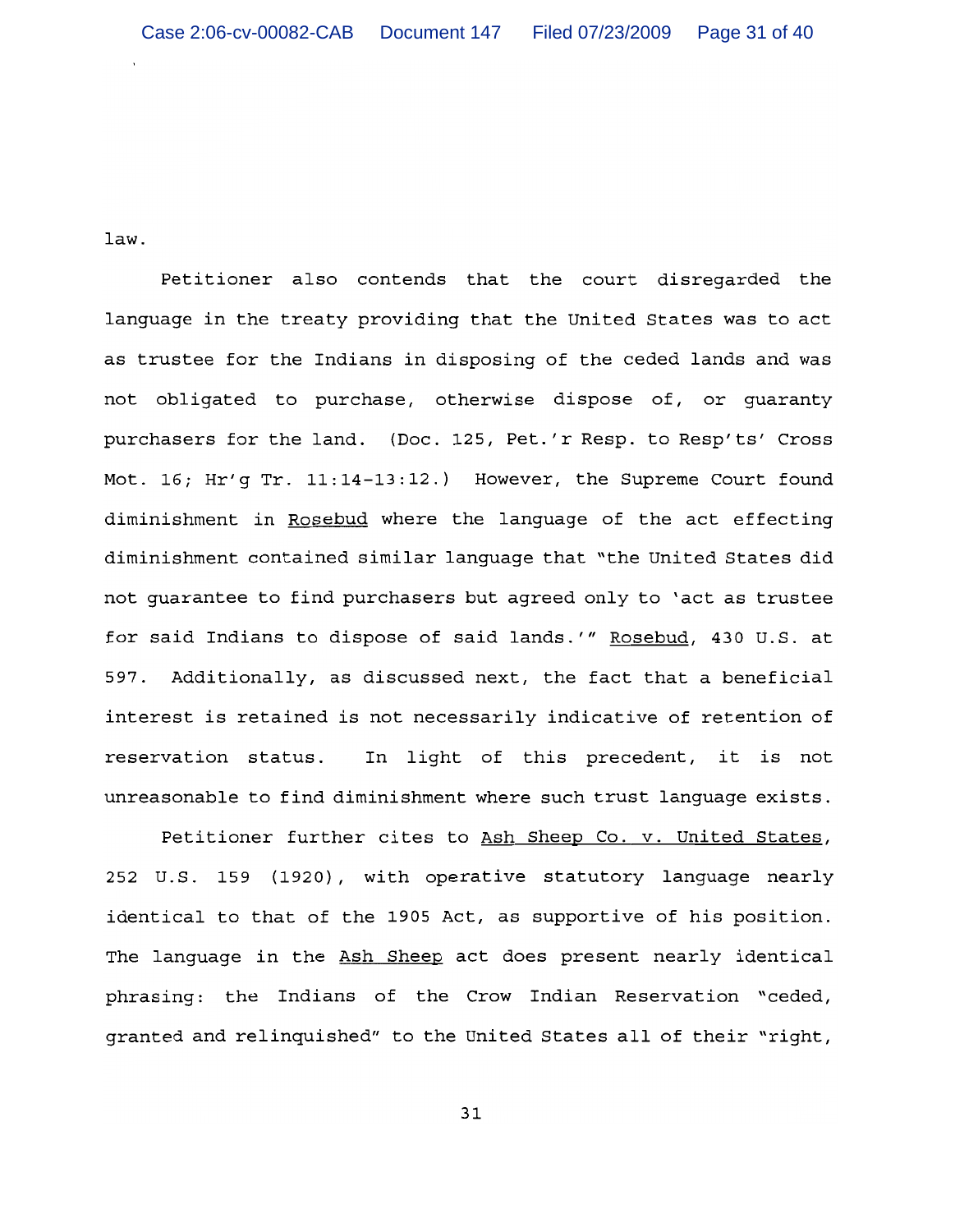title and interest." Id. at 164 (quoting Act of April 27, 1905, ch. 1624, 33 Stat. 352, 353). However, Ash Sheep is unhelpful to the present diminishment analysis. Ash Sheep involved not the question of disestablishment, but rather the different question of whether certain ceded lands became "public lands" or remained "Indian lands" for the purposes of a separate statute and due to a beneficial interest retained by the Indians by virtue of the trust relationship established in the agreement with the United States. Id. at 166. As the Court stated in Rosebud, "The fact that a beneficial interest is retained does not erode the scope and effect of the cession made, or preserve to the reservation its original size, shape, and boundaries. . . . The question of whether lands become 'public lands' under [Minnesota v.] Hitchcock [, 185 U.S. 373 (1902), ] and Ash Sheep, is therefore, logically separate from a question of disestablishment." Rosebud, 430 U.S. at 601 n.24. See also Solem, 465 U.S. at 468 (citing Ash Sheep as an example of the early judicial definitions of Indian lands prior to the uncoupling of reservation status from Indian ownership).

Petitioner also places much emphasis on the fact that there is no language in the 1905 Act restoring land to the "public domain." However, as with the word "convey," nowhere in these Supreme Court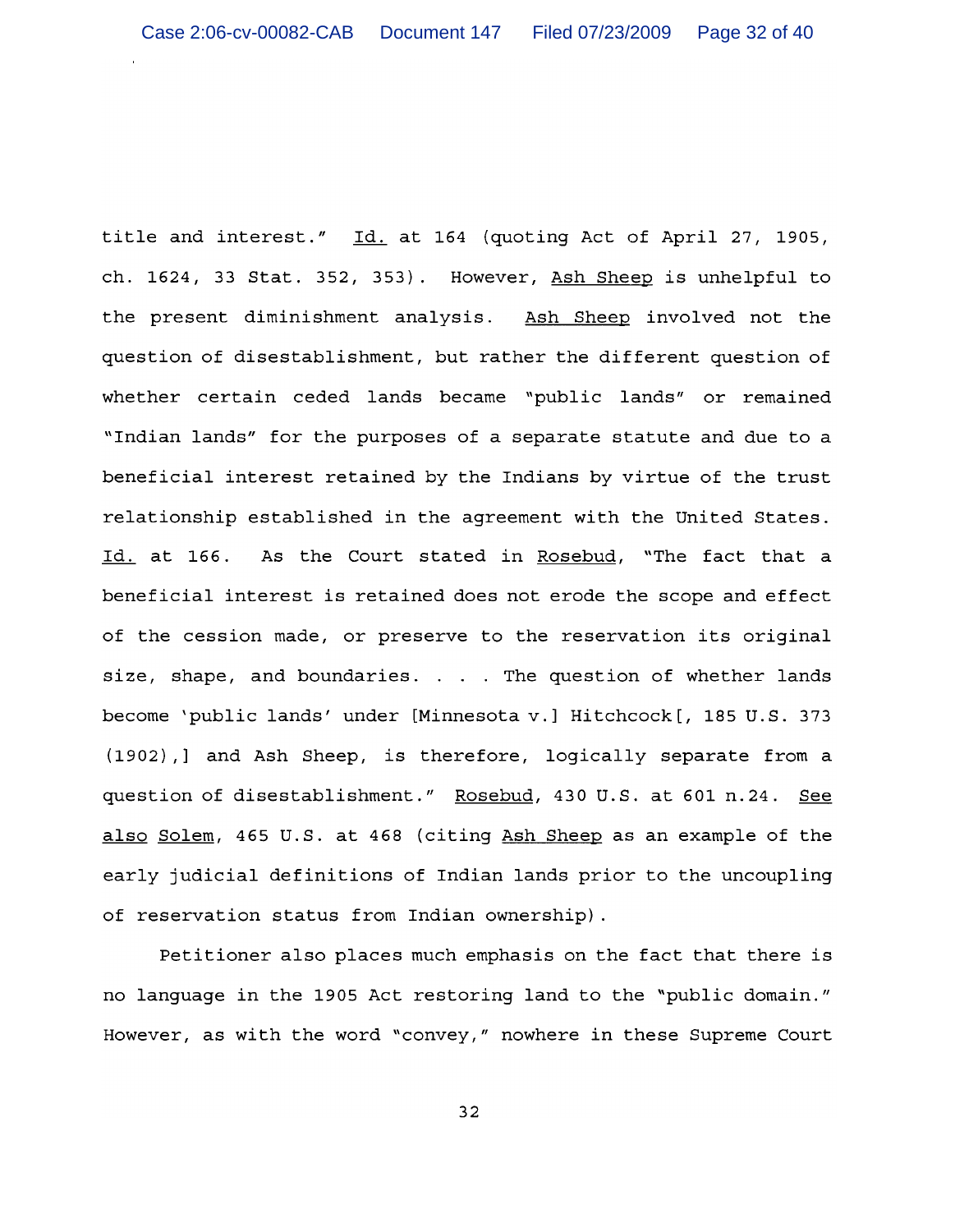cases is it held that this precise language is required. It does appear in some instances, but it also is absent in other cases where diminishment did occur. See Mattz, 412 U.S. at 505 n.22 (giving three examples of clear language of express termination, two of which are without the phrase "public domain"). And, at other times, the existence of the phrase in an act was not enough to convince the Court that diminishment occurred where the particular act, read as a whole, did not show a congressional See Solem, 465 U.S. at 475 (stating that intent to diminish. isolated references to "public domain" and "diminished" reservation were not enough). The Supreme Court has also suggested that the phrase might have been used where no diminishment occurred as it was not yet a term of art in Indian law when it was first used. See id. at 476 n.17 (observing that in 1908, "diminished" was not yet a term of art and may not have referred to reducing the size of a reservation and similarly, "public domain" could simply mean open to settlement).<sup>10</sup> But see Hagen, 510 U.S. at 414 (where the

<sup>&</sup>lt;sup>10</sup>The Wyoming Supreme Court did mention the frequent use of "diminished" or variants of the word in support of express congressional intent to diminish in the 1905 Act. Yellowbear, 174 P.3d at 1283. While perhaps not a term of art at the time, its use is some indication of intent. Cf. Oregon Dept. of Fish and<br>Wildlife v. Klamath Indian Tribe, 473 U.S. 753, 760 n.11 (1985) (noting the express reference to "diminished reservation" in support of the conclusion that the reservation was diminished).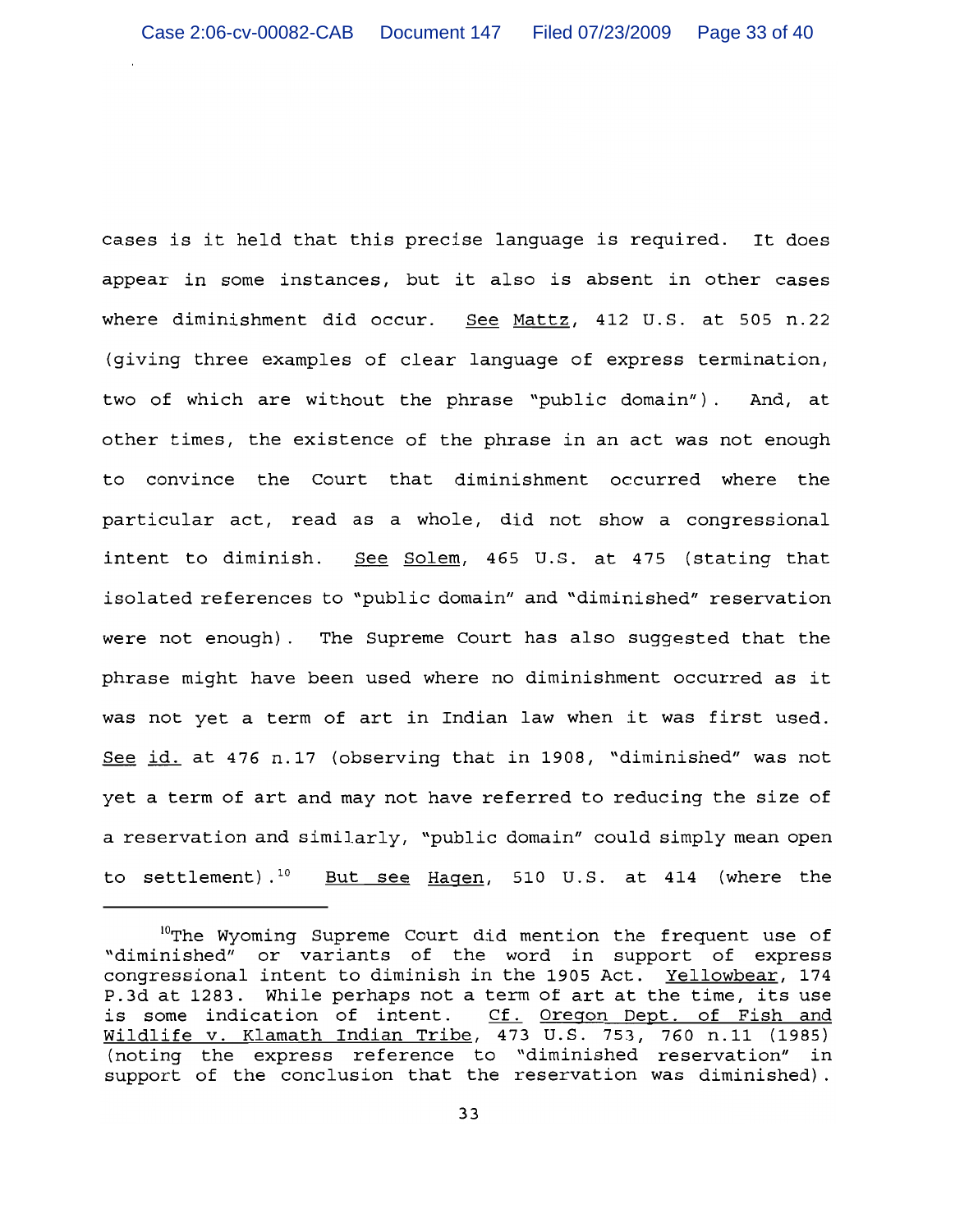operative language provides for restoration of lands to the public domain, there is an intent to diminish).

Turning to the contemporaneous events surrounding the passage of the 1905 Act, Petitioner does not suggest that the Wyoming Supreme Court's analysis in this respect is deficient. In fact, the court reasonably applied clearly established federal law to find that events surrounding the Act, namely the legislative history and the relevant negotiations with the tribes all point to the conclusion that the congressional intent was for the 1905 Act to effect a diminishment of the Reservation. Yellowbear, 174 P.3d at 1283 (citing the detailed examination of these events by the dissent in Big Horn I, 753 P.2d at 119-35 (Thomas, J., dissenting) (referring to, among other things, remarks made by tribal representatives during the negotiations which indicated an understanding that the reservation would be smaller as a result of the treaty)).

Regarding history subsequent to the passage of the Act, Petitioner contends that the Wyoming Supreme Court improperly

Nevertheless, the court did not rest its analysis solely on this Rather, it was secondary to the operative language and in fact. addition to other evidence of diminishment within the Act. Even were this to be considered an erroneous application of the law, this is insufficient to find the opinion unreasonable under the present standard of review.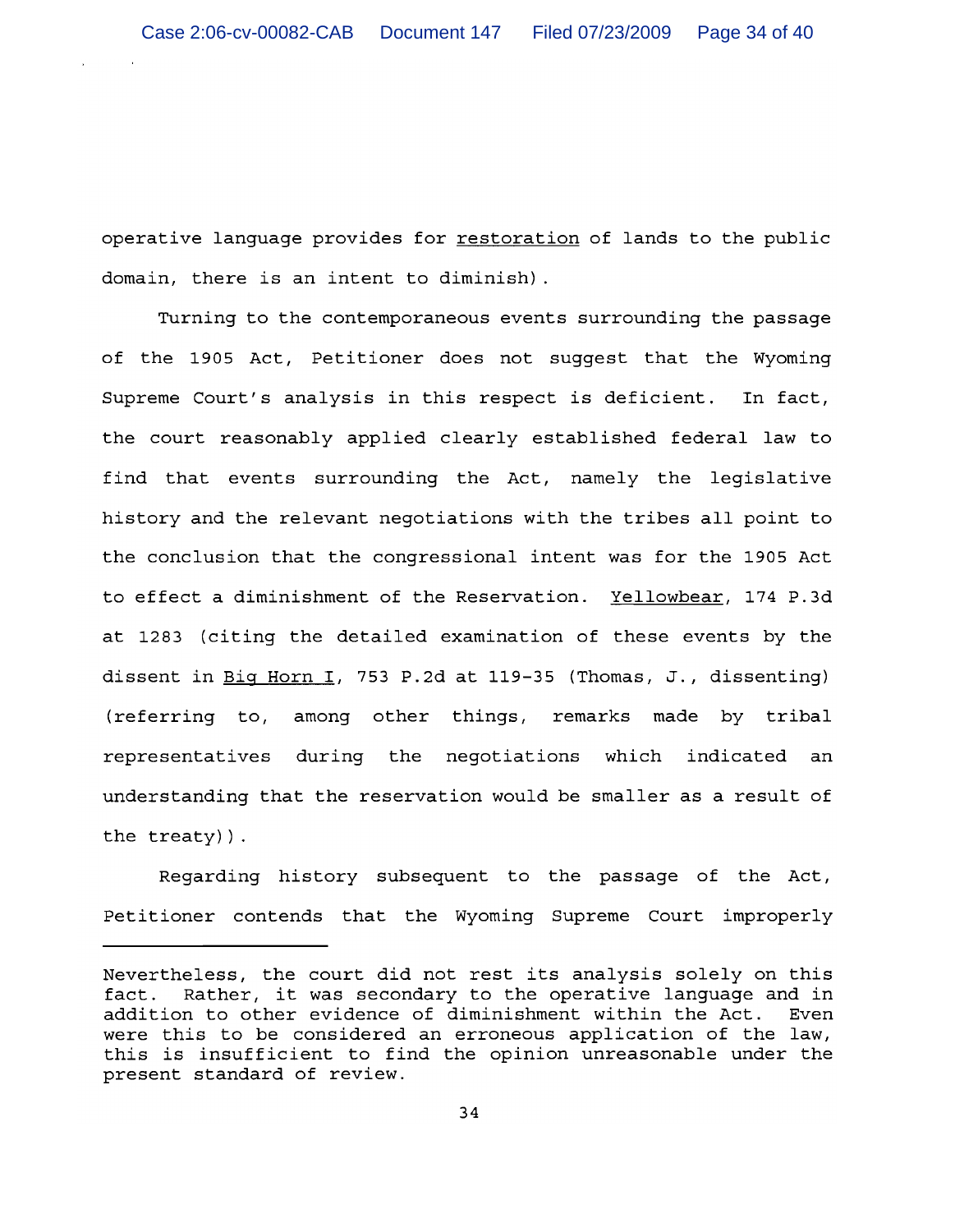accorded "great importance" to such history. (Hr'g Tr. 13:25-14:01.) To the contrary, the court clearly acknowledged, in its review of the governing precedent, the lesser degree of importance placed upon later events and circumstances and subsequently applied that precedent to this case. Yellowbear, 174 P.3d at 1280, 1282-84. Petitioner also points to subsequent legislation and government documents, including maps, that refer to the 1905 Act area as part of the reservation. (Doc.125, Pet'r Resp. 17-18.) However, in support of the contrary conclusion, the Wyoming Supreme Court cited to other subsequent legislative history, Supreme Court opinions, a map, and the restoration in 1944 of certain ceded lands to the Reservation. Yellowbear, 174 P.2d at  $1283 - 84$ . As the Supreme Court noted in Hagen and Yankton, inconsistencies in congressional reference to and treatment of the lands at issue reinforce the observation that "the views of a subsequent Congress form a hazardous basis for inferring the intent of an earlier one." Hagen, 510 U.S. at 420 (quoting United States v. Philadelphia Nat. Bank, 374 U.S. 321, 348-349 (1963) (internal quotation marks omitted)); Yankton, 522 U.S. at 354-55 (same). The Yankton Court further noted:

Likewise, the scores of administrative documents and maps marshaled by the parties to support or contradict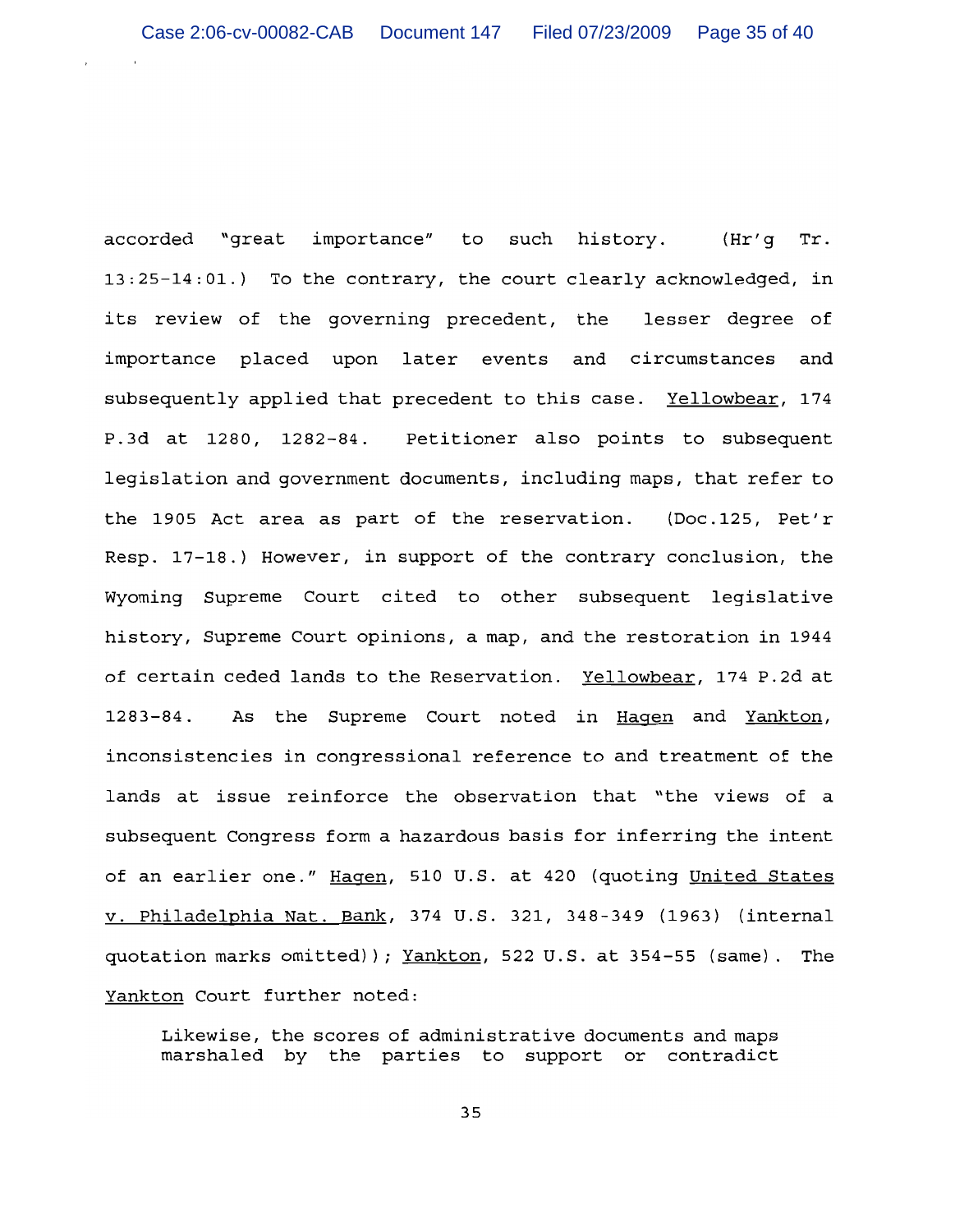diminishment have limited interpretive value. We need not linger over whether the many references to the Yankton Reservation in legislative and administrative materials utilized a convenient geographical description or reflected a considered jurisdictional statement. The mixed record we are presented with "reveals no consistent, or even dominant, approach to the territory in question," and it "carries but little force" in light of the strong textual and contemporaneous evidence of diminishment.

522 U.S. at 355-56. Thus, while the Wyoming Supreme Court did not discuss the various competing examples of subsequent legislation, administrative actions, or government maps proffered by Petitioner here, $11$  its ultimate conclusion of diminishment is not objectively unreasonable as it properly acknowledged the weaker significance and afforded less weight to the evidence.

Petitioner also challenges the Wyoming Supreme Court's review of the subsequent history of treatment of the area by the relevant authorities. Petitioner asserts that the tribes undertake several governmental activities in the 1905 Act area, including the

<sup>&</sup>quot;Numerous exhibits were presented to the district court for consideration during the pretrial hearing on diminishment. It is clear that the parties there presented to the district court several conflicting exhibits, including several maps. (Doc. 10, Resp'ts' Mot. to Dismiss Apr. 6, 2006, Exh. 1, Excerpt from Tr. of Mot. Hr'g Jan. 23, 2006, 28:11-32:03; 60:05-60:08.) On appeal, the Yellowbear court appears to have been provided with the transcript from this hearing for its review. (See Doc. 81, Resp. to Pet. for Writ, Append. Brief of Appellant May 7, 2007, 10, 31-32 (citing to the hearing on jurisdiction).)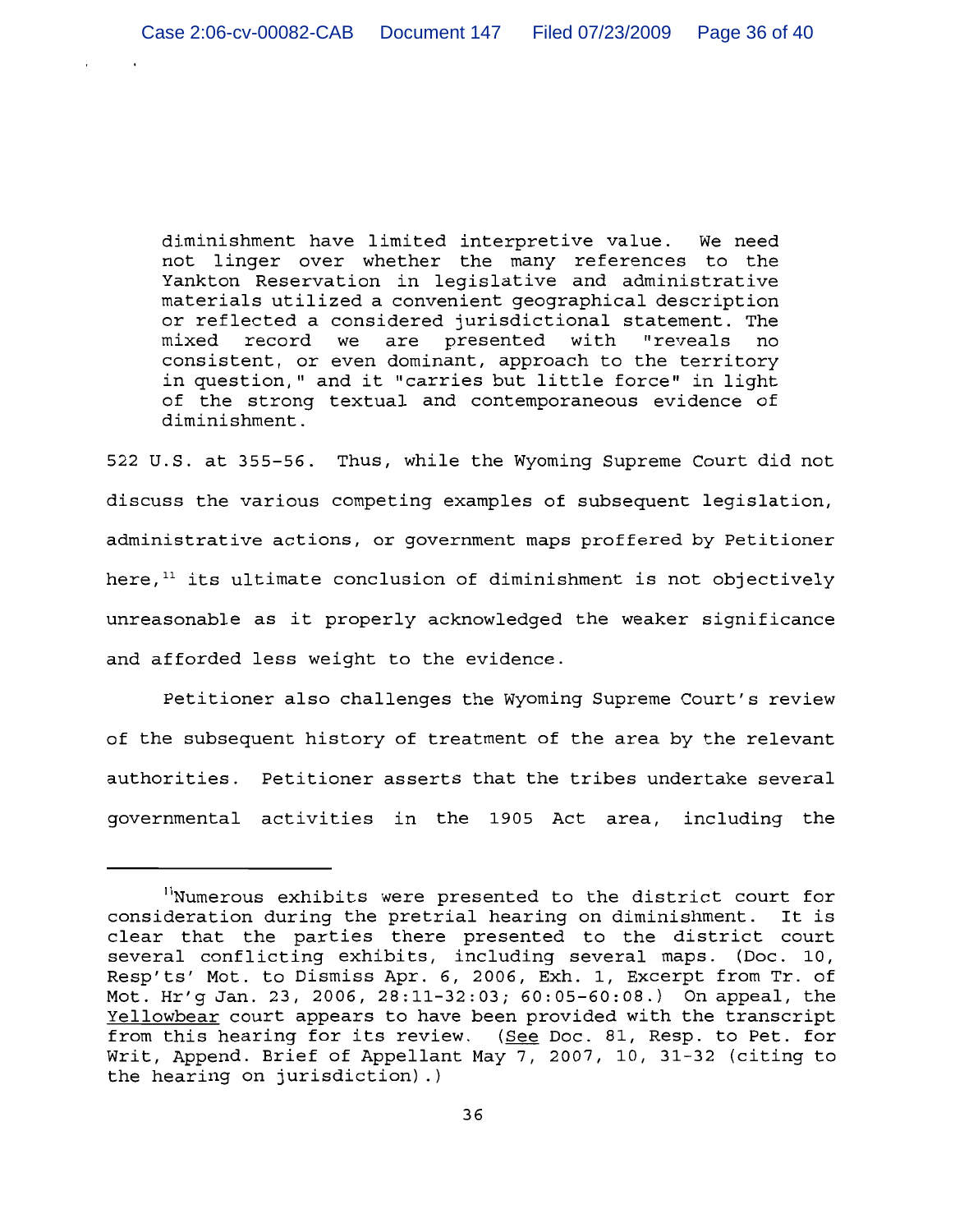provision of tribal social services in Riverton, the maintenance of roads and water systems, the existence of tribal oil and gas interests, tribal agricultural production, the provision of housing by the Northern Arapaho Tribe in a portion of Riverton, the policing by the B.I.A. Wind River Police Department of the Arapaho Ranch, and the existence of tribal grazing rights. (Doc. 125, Pet'r Resp. 19-20; Hr'g Tr. 16:16-17:06.)<sup>12</sup> However, the assertions are far too generalized and unsupported with regard to the history and status of each of the parcels referenced. As it stands, the Court cannot blindly accept without question that those parcels represent the larger 1905 Act area which is at issue here. As Petitioner noted at hearing, a jurisdictional checkerboard often exists in areas like the one at issue here, and the Court hesitates to accept such broad conclusions in such a context. The Yellowbear court may not have specifically referenced any of these activities in its opinion, but it did recite several other present circumstances that

<sup>&</sup>lt;sup>12</sup>Petitioner's counsel also attempts to dispute the court's recitation of population statistics, namely that 92% of Riverton is non-Indian, Yellowbear, 174 P.3d at 1283, by arguing that his own experience walking down the street in Riverton personal demonstrates that one cannot say that Riverton is not Indian country. (Hr'g Tr. 14:02-14:14.) This is unpersuasive.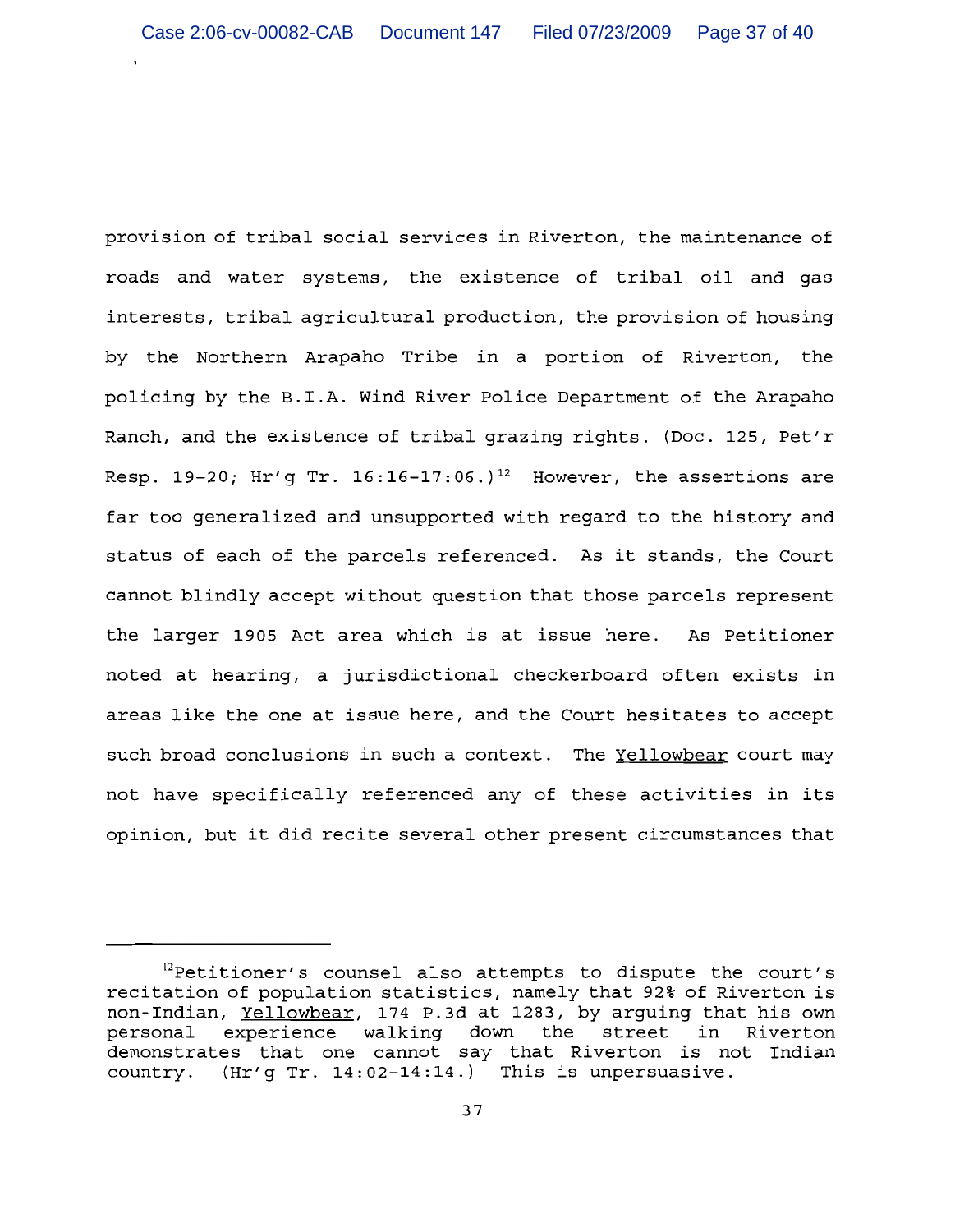favor a finding of diminishment under Supreme Court law.<sup>13</sup> Yellowbear, 174 P.2d at 1283 (location of the seat of tribal government; present population of Riverton; and provision of services by the State and Riverton). However, in light of its findings with respect to the most controlling evidence of the express language and contemporary understanding of the treaty and act, the decision here is not an unreasonable application of clearly established federal law.

Under the doubly deferential standard, and even under the usual deferential standard, it simply cannot be said that "most reasonable jurists exercising their independent judgment would conclude the state court misapplied Supreme Court law." Maynard, 468 F.3d at 671. The Wyoming Supreme Court decision is not "at such tension with governing U.S. Supreme Court precedents, or so inadequately supported by the record, or so arbitrary as to be unreasonable." Id. Moreover, it would strain credulity to argue that the Wyoming Supreme Court decision was even "clearly

<sup>&</sup>lt;sup>13</sup>It should also be noted that the transcript from the trial court hearing on jurisdiction contains significant testimony on the subject of subsequent treatment of Riverton and the larger 1905 Act (Doc. 10, Resp'ts' Mot. to Dismiss Apr. 6, 2006, Exh. 1, area. Excerpt from Tr. of Mot. Hr'g Jan. 23, 2006, 71:24-128:16.) As noted earlier, this record appears to have been provided to the Yellowbear court for its review on appeal.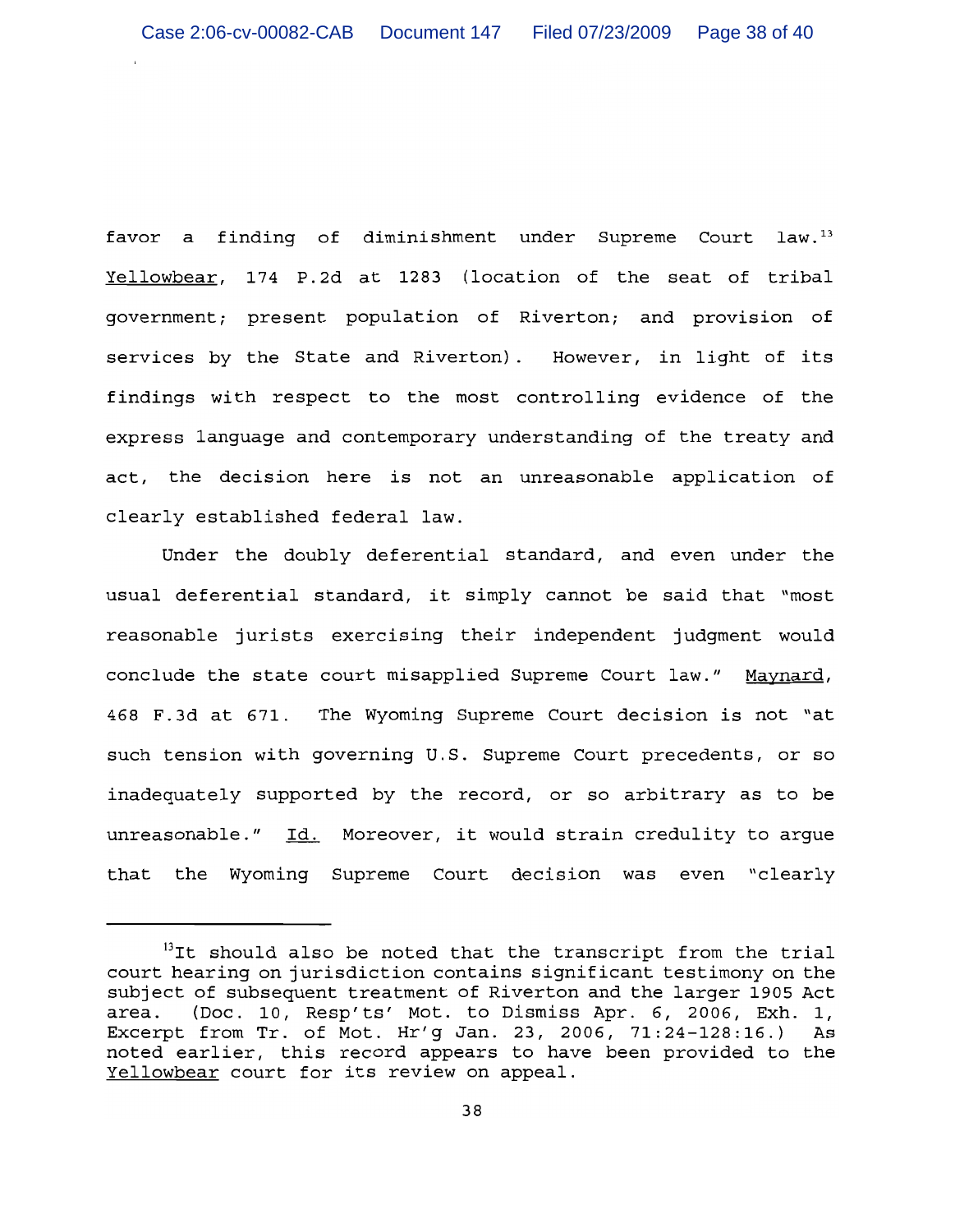erroneous," a finding which would still not permit this Court to grant the Petition.

# VI. CONCLUSION

The Court is sensitive to the history of unequal bargaining power and unjust treatment often afforded Indian tribes in their dealings with federal and state governments. This is a consideration that must inform any direct judicial review in cases regarding diminishment. However, this Court is here limited to collateral review of such a decision. Petitioner invites the Court to do what it cannot. The Court cannot determine anew. independently of the Wyoming Supreme Court's analysis, whether or not the 1905 Act served to diminish the Reservation and thus served to remove the Indian country status of the 1905 Act area. After conducting the review permitted, the Court finds that the Wyoming Supreme Court properly took into consideration and applied the law as set forth by the United States Supreme Court and came to a conclusion that is not objectively unreasonable.

Based on the foregoing analysis, the Court grants summary judgment in favor of Respondents. Accordingly, Petitioner's underlying Petition for Relief must be denied.

NOW, THEREFORE, IT IS HEREBY ORDERED: